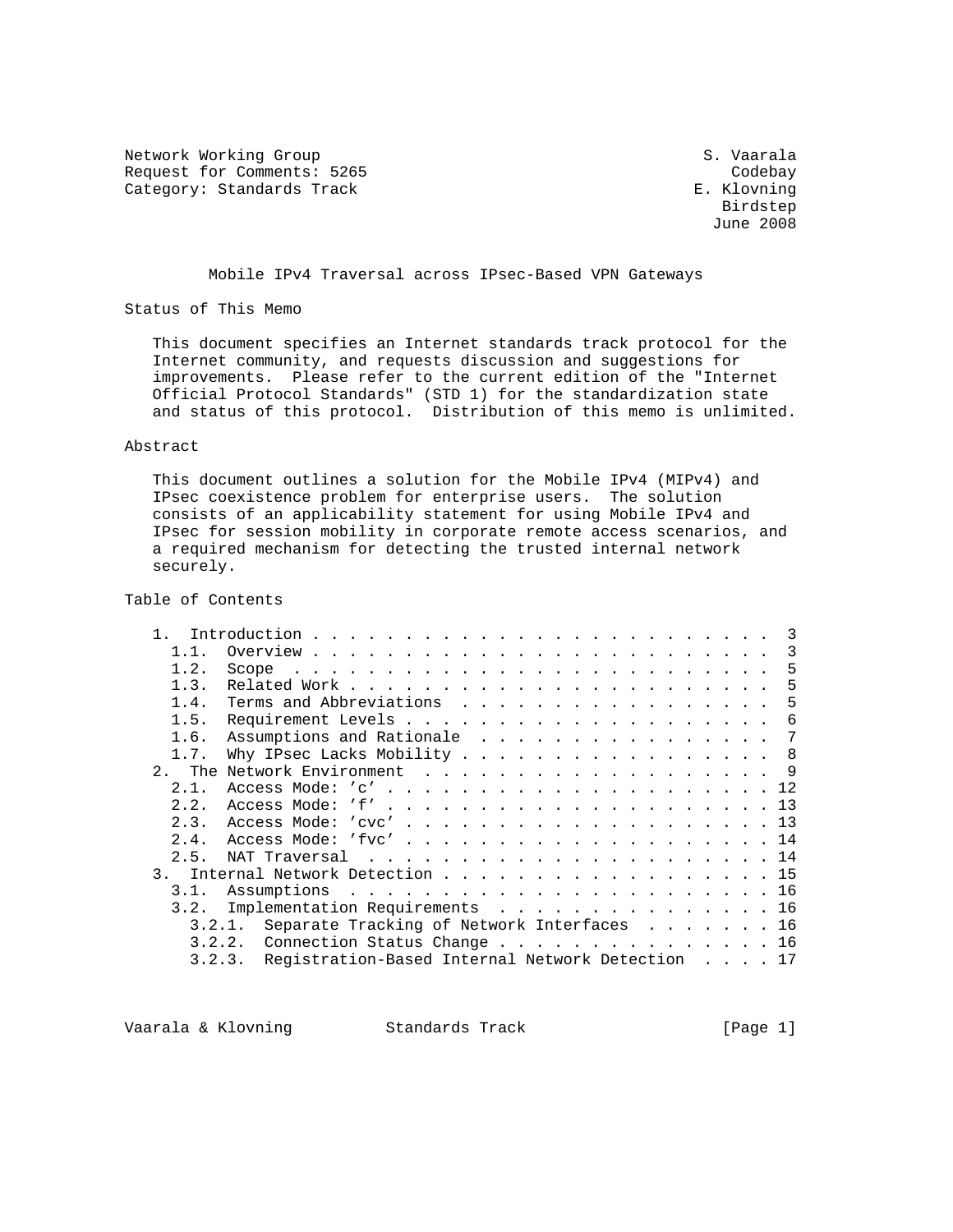| 3.2.4. Registration-Based Internal Network Monitoring 17 |  |  |  |
|----------------------------------------------------------|--|--|--|
|                                                          |  |  |  |
| Trusted Networks Configured (TNC) Extension 20<br>3.4.   |  |  |  |
| 3.5. Implementation Issues 20                            |  |  |  |
| 3.6. Rationale for Design Choices 21                     |  |  |  |
| 3.6.1. Firewall Configuration Requirements 21            |  |  |  |
| 3.6.2. Registration-Based Internal Network Monitoring 22 |  |  |  |
| 3.6.3. No Encryption When Inside 22                      |  |  |  |
| 3.7.                                                     |  |  |  |
|                                                          |  |  |  |
| Mobile Node Requirements 23<br>4.1                       |  |  |  |
| 4.2. VPN Device Requirements 23                          |  |  |  |
| 4.3. Home Agent Requirements 24                          |  |  |  |
|                                                          |  |  |  |
| 5.1.<br>Comparison against Guidelines 24                 |  |  |  |
| 5.2.                                                     |  |  |  |
| Latency Considerations 27<br>5.3.                        |  |  |  |
| Firewall State Considerations 27<br>5.4.                 |  |  |  |
| 5.5. Intrusion Detection Systems (IDSs) 28               |  |  |  |
| Implementation of the Mobile Node 28<br>5.6.             |  |  |  |
| Non-IPsec VPN Protocols 28<br>5.7.                       |  |  |  |
| 6. Security Considerations 29                            |  |  |  |
| Internal Network Detection 29<br>6.1.                    |  |  |  |
| Mobile IPv4 versus IPsec 30<br>62                        |  |  |  |
| 7 <sub>1</sub>                                           |  |  |  |
| 8.                                                       |  |  |  |
| 9 <sub>1</sub>                                           |  |  |  |
| 9.1.<br>Normative References 32                          |  |  |  |
| Informative References 33<br>9.2.                        |  |  |  |
| Appendix A. Packet Flow Examples 34                      |  |  |  |
| A.1. Connection Setup for Access Mode 'cvc' 34           |  |  |  |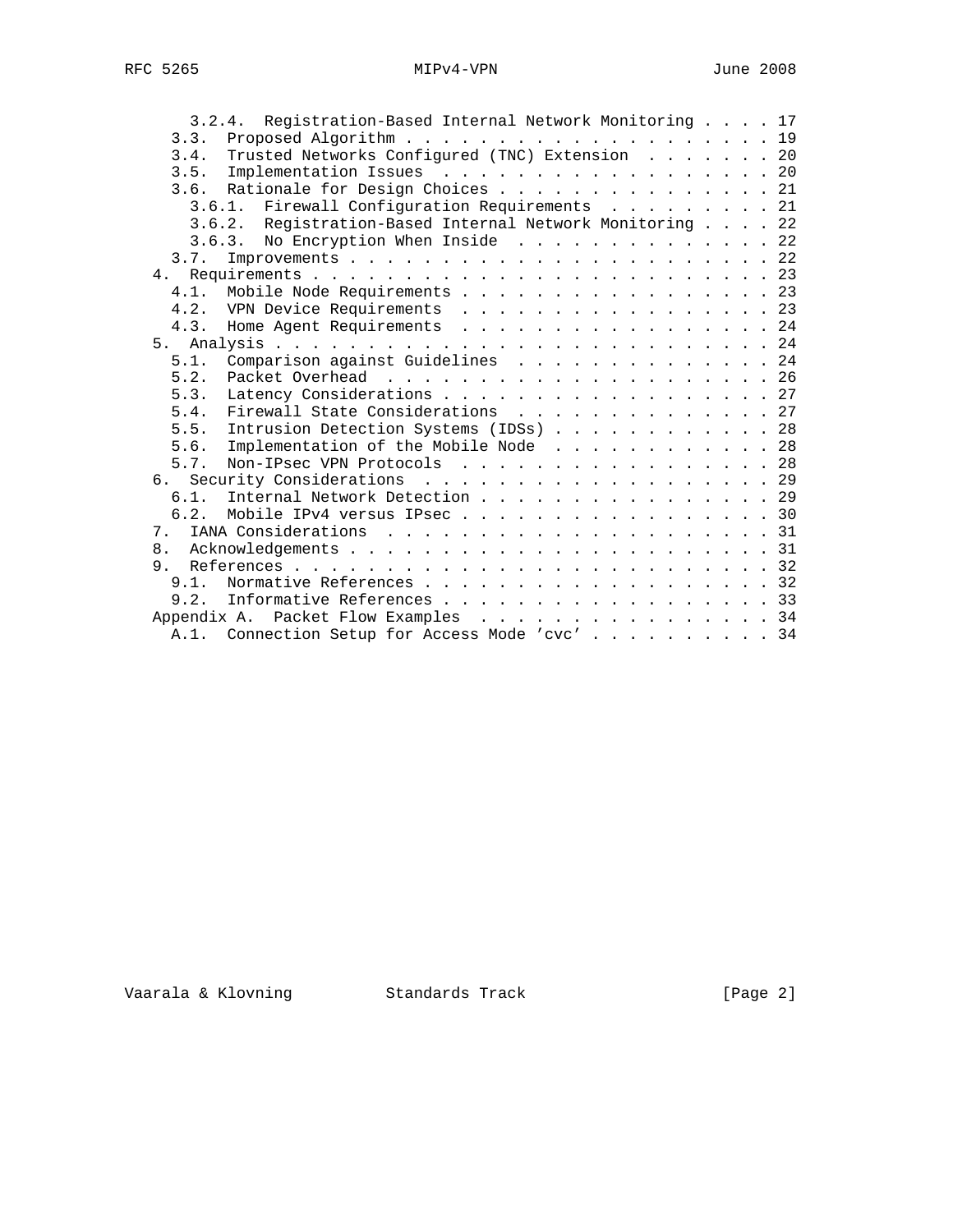1. Introduction

 The Mobile IP working group set out to explore the problem and solution spaces of IPsec and Mobile IP coexistence. The problem statement and solution requirements for Mobile IPv4 case were first documented in [RFC4093]. This document outlines a solution for IPv4.

The document contains two parts:

- o a basic solution that is an applicability statement of Mobile IPv4 and IPsec to provide session mobility between enterprise intranets and external networks, intended for enterprise mobile users; and
- o a technical specification and a set of requirements for secure detection of the internal and the external networks, including a new extension that must be implemented by a mobile node and a home agent situated inside the enterprise network.

 There are many useful ways to combine Mobile IPv4 and IPsec. The solution specified in this document is most applicable when the assumptions documented in the problem statement [RFC4093] are valid; among others that the solution:

- o must minimize changes to existing firewall/VPN/DMZ (DeMilitarized Zone) deployments;
- o must ensure that traffic is not routed through the DMZ when the mobile node is inside (to avoid scalability and management issues);
- o must support foreign networks with only foreign agent access;
- o should not require changes to existing IPsec or key exchange protocols;
- o must comply with the Mobile IPv4 protocol (but may require new extensions or multiple instances of Mobile IPv4); and
- o must propose a mechanism to avoid or minimize IPsec re-negotiation when the mobile node moves.

## 1.1. Overview

 Typical corporate networks consist of three different domains: the Internet (untrusted external network), the intranet (trusted internal network), and the DMZ, which connects the two networks. Access to the internal network is guarded both by a firewall and a VPN device;

Vaarala & Klovning Standards Track (Page 3)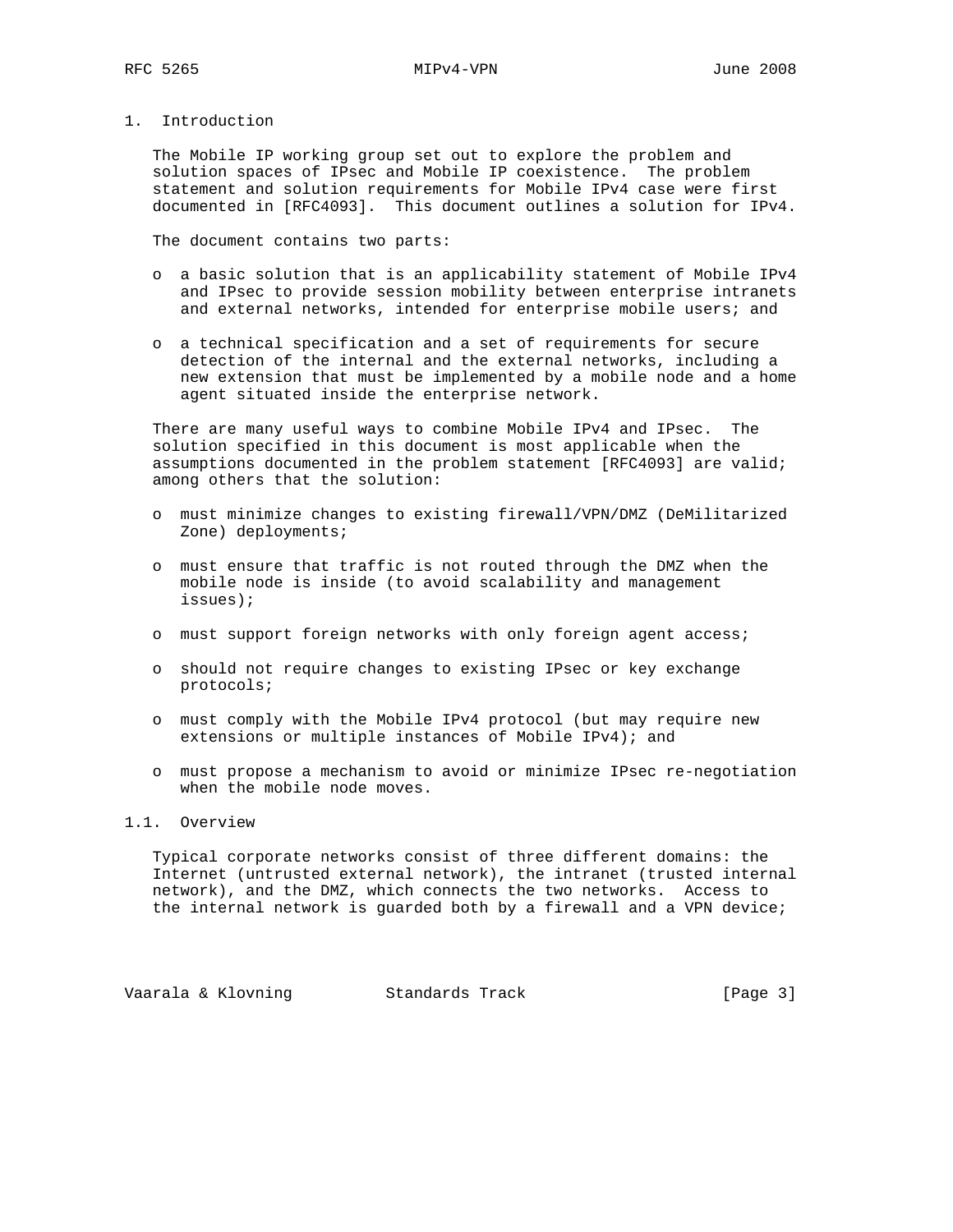access is only allowed if both firewall and VPN security policies are respected.

 Enterprise mobile users benefit from unrestricted seamless session mobility between subnets, regardless of whether the subnets are part of the internal or the external network. Unfortunately, the current Mobile IPv4 and IPsec standards alone do not provide such a service [tessier].

 The solution is to use standard Mobile IPv4 (except for a new extension used by the home agent in the internal network to aid in network detection) when the mobile node is in the internal network, and to use the VPN tunnel endpoint address for the Mobile IPv4 registration when outside. IPsec-based VPN tunnels require re negotiation after movement. To overcome this limitation, another layer of Mobile IPv4 is used underneath IPsec, in effect making IPsec unaware of movement. Thus, the mobile node can freely move in the external network without disrupting the VPN connection.

Briefly, when outside, the mobile node:

- o detects that it is outside (Section 3);
- o registers its co-located or foreign agent care-of address with the external home agent;
- o establishes a VPN tunnel using, e.g., Internet Key Exchange Protocol (IKE) (or IKEv2) if security associations are not already available;
- o registers the VPN tunnel address as its co-located care-of address with the internal home agent; this registration request is sent inside the IPsec tunnel.

 The solution requires control over the protocol layers in the mobile node. It must be capable of (1) detecting whether it is inside or outside in a secure fashion, and (2) controlling the protocol layers accordingly. For instance, if the mobile node is inside, the IPsec layer needs to become dormant.

 Except for the new Mobile IPv4 extension to improve security of internal network detection, current Mobile IPv4 and IPsec standards, when used in a suitable combination, are sufficient to implement the solution. No changes are required to existing VPN devices or foreign agents.

 The solution described is compatible with different kinds of IPsec based VPNs, and no particular kind of VPN is required. Because the

Vaarala & Klovning Standards Track (Page 4)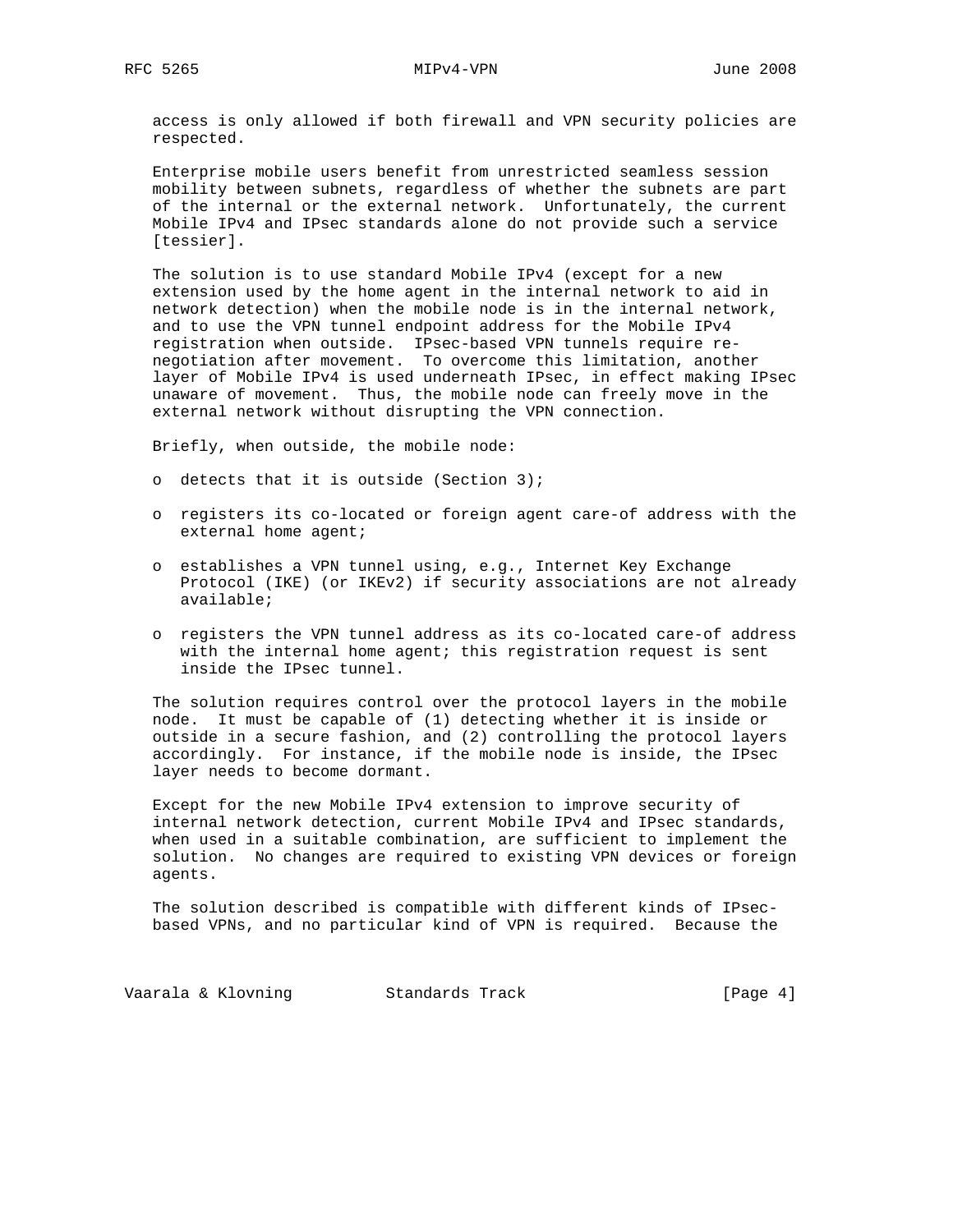appropriate Security Policy Database (SPD) entries and other IKE and IPsec specifics differ between deployed IPsec-based VPN products, these details are not discussed in the document.

#### 1.2. Scope

 This document describes a solution for IPv4 only. The downside of the described approach is that an external home agent is required and that the packet overhead (see Section 5) and overall complexity increase. Optimizations would require significant changes to Mobile IPv4 and/or IPsec, and are out of scope of this document.

 VPN, in this document, refers to an IPsec-based remote access VPN. Other types of VPNs are out of scope.

#### 1.3. Related Work

 Related work has been done on Mobile IPv6 in [RFC3776], which discusses the interaction of IPsec and Mobile IPv6 in protecting Mobile IPv6 signaling. The document also discusses dynamic updating of the IPsec endpoint based on Mobile IP signaling packets.

 The "transient pseudo-NAT" attack, described in [pseudonat] and [mipnat], affects any approach that attempts to provide security of mobility signaling in conjunction with NAT devices. In many cases, one cannot assume any cooperation from NAT devices, which thus have to be treated as any other networking entity.

 The IKEv2 Mobility and Multihoming Protocol (MOBIKE) [RFC4555] provides better mobility for IPsec. This would allow the external Mobile IPv4 layer described in this specification to be removed. However, deploying MOBIKE requires changes to VPN devices, and is thus out of scope of this specification.

### 1.4. Terms and Abbreviations

co-CoA: co-located care-of address.

- DMZ: (DeMilitarized Zone) a small network inserted as a "neutral zone" between a company's private network and the outside public network to prevent outside users from getting direct access to the company's private network.
- external network: the untrusted network (i.e., Internet). Note that a private network (e.g., another corporate network) other than the mobile node's internal network is considered an external network.

Vaarala & Klovning Standards Track (Page 5)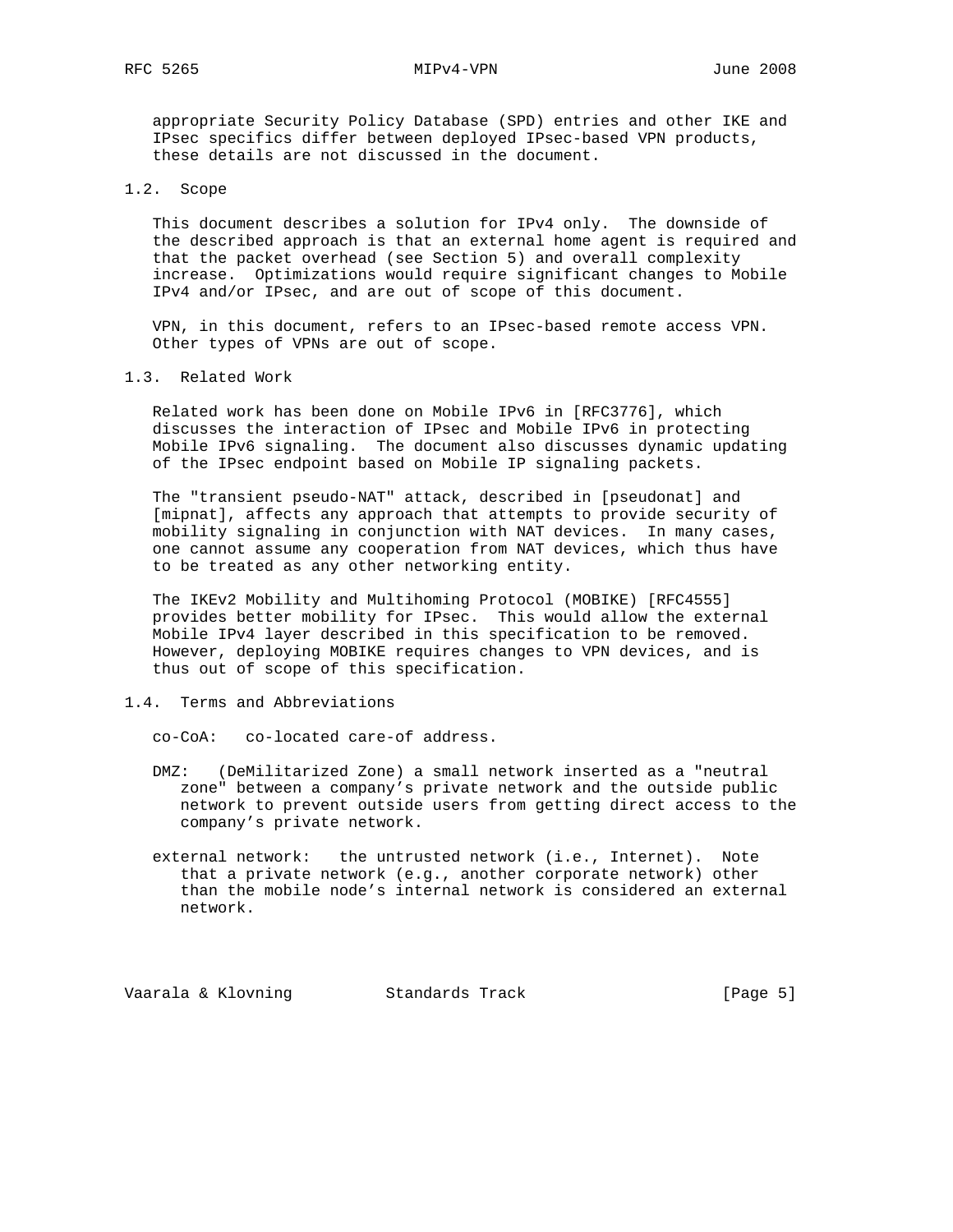FA: mobile IPv4 foreign agent.

FA-CoA: foreign agent care-of address.

FW: firewall.

- internal network: the trusted network; for instance, a physically secure corporate network where the i-HA is located.
- i-FA: Mobile IPv4 foreign agent residing in the internal network.
- i-HA: Mobile IPv4 home agent residing in the internal network; typically has a private address [privaddr].
- i-HoA: home address of the mobile node in the internal home agent.
- MN: mobile node.
- NAI: Network Access Identifier [RFC4282].
- R: router.
- VPN: Virtual Private Network based on IPsec.
- VPN-TIA: VPN tunnel inner address, the address(es) negotiated during IKE phase 2 (quick mode), assigned manually, using IPsec- DHCP [RFC3456], using the "de facto" standard Internet Security Association and Key Management Protocol (ISAKMP) configuration mode, or by some other means. Some VPN clients use their current care-of address as their Tunnel Inner Address (TIA) for architectural reasons.
- VPN tunnel: an IPsec-based tunnel; for instance, IPsec tunnel mode IPsec connection, or Layer 2 Tunneling Protocol (L2TP) combined with IPsec transport connection.
- x-FA: Mobile IPv4 foreign agent residing in the external network.
- x-HA: Mobile IPv4 home agent residing in the external network.

x-HoA: home address of the mobile node in the external home agent.

1.5. Requirement Levels

 The key words "MUST", "MUST NOT", "REQUIRED", "SHALL", "SHALL NOT", "SHOULD", "SHOULD NOT", "RECOMMENDED", "MAY", and "OPTIONAL" in this document are to be interpreted as described in BCP 14, RFC 2119 [RFC2119].

Vaarala & Klovning Standards Track (Page 6)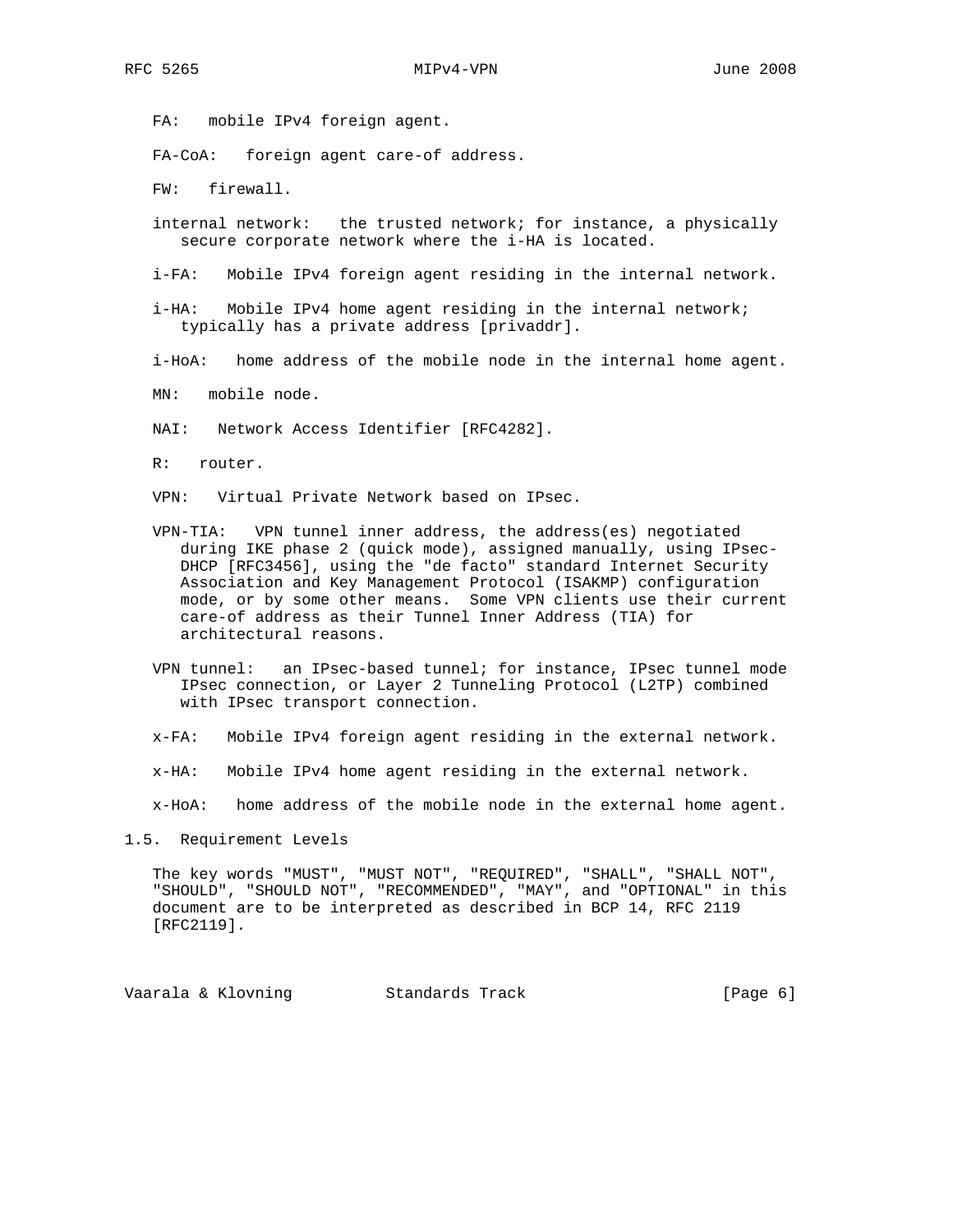1.6. Assumptions and Rationale

 The solution is an attempt to solve the problem described in [RFC4093]. The major assumptions and their rationale is summarized below.

Changes to existing firewall and VPN deployments should be minimized:

- o The current deployment of firewalls and IPsec-based VPNs is much larger than corresponding Mobile IPv4 elements. Thus, a solution should work within the existing VPN infrastructure.
- o Current enterprise network deployments typically centralize management of security and network access into a compact DMZ.

 When the mobile node is inside, traffic should not go through the DMZ network:

- o Routing all mobile node traffic through the DMZ is seen as a performance problem in existing deployments of firewalls. The more sophisticated firewall technology is used (e.g., content scanning), the more serious the performance problem is.
- o Current deployments of firewalls and DMZs in general have been optimized for the case where only a small minority of total enterprise traffic goes through the DMZ. Furthermore, users of current VPN remote access solutions do not route their traffic through the DMZ when connected to an internal network.

 A home agent inside the enterprise cannot be reached directly from outside, even if the home agent contains IPsec functionality:

- o Deployment of current combined IPsec/MIPv4 solutions are not common in large installations.
- o Doing decryption in the home agents "deep inside" the enterprise effectively means having a security perimeter much larger than the typical, compact DMZ used by a majority of enterprises today.
- o In order to maintain a security level equal to current firewall/ DMZ deployments, every home agent decapsulating IPsec would need to do the same firewalling as the current DMZ firewalls (content scanning, connection tracking, etc.).

Vaarala & Klovning Standards Track [Page 7]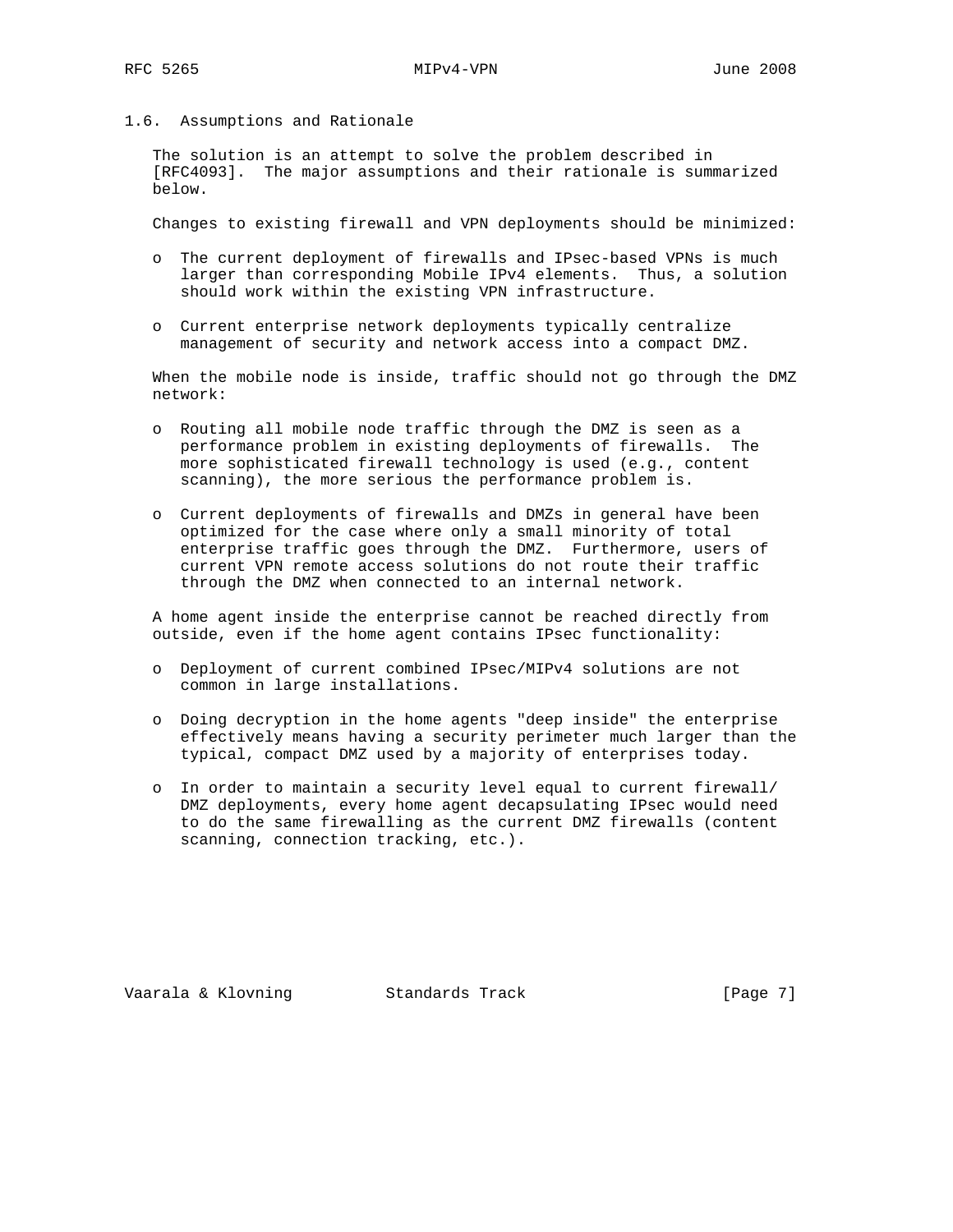Traffic cannot be encrypted when the mobile node is inside:

- o There is a considerable performance impact on home agents (which currently do rather light processing) and mobile nodes (especially for small devices). Note that traffic throughput inside the enterprise is typically an order (or more) of magnitude larger than the remote access traffic through a VPN.
- o Encryption consumes processing power and has a significant impact on device battery life.
- o There is also a usability issue involved; the user needs to authenticate the connection to the IPsec layer in the home agent to gain access. For interactive authentication mechanisms (e.g., SecurID), this always means user interaction.
- o Furthermore, if there is a separate VPN device in the DMZ for remote access, the user needs to authenticate to both devices, and might need to have separate credentials for both.
- o Current Mobile IPv4 home agents do not typically incorporate IPsec functionality, which is relevant for the solution when we assume zero or minimal changes to existing Mobile IPv4 nodes.
- o Note, however, that the assumption (no encryption when inside) does not necessarily apply to all solutions in the solution space; if the above mentioned problems were resolved, there is no fundamental reason why encryption could not be applied when inside.

#### 1.7. Why IPsec Lacks Mobility

 IPsec, as currently specified [RFC4301], requires that a new IKE negotiation be done whenever an IPsec peer moves, i.e., changes care-of address. The main reason is that a security association is unidirectional and identified by a triplet consisting of (1) the destination address (which is the outer address when tunnel mode is used), (2) the security protocol (Encapsulating Security Payload (ESP) or Authentication Header (AH)), and (3) the Security Parameter Index (SPI) ([RFC4301], Section 4.1). Although an implementation is not required to use all of these for its own Security Associations (SAs), an implementation cannot assume that a peer does not.

 When a mobile IPsec peer sends packets to a stationary IPsec peer, there is no problem; the SA is "owned" by the stationary IPsec peer, and therefore the destination address does not need to change. The (outer) source address should be ignored by the stationary peer (although some implementations do check the source address as well).

Vaarala & Klovning Standards Track (Page 8)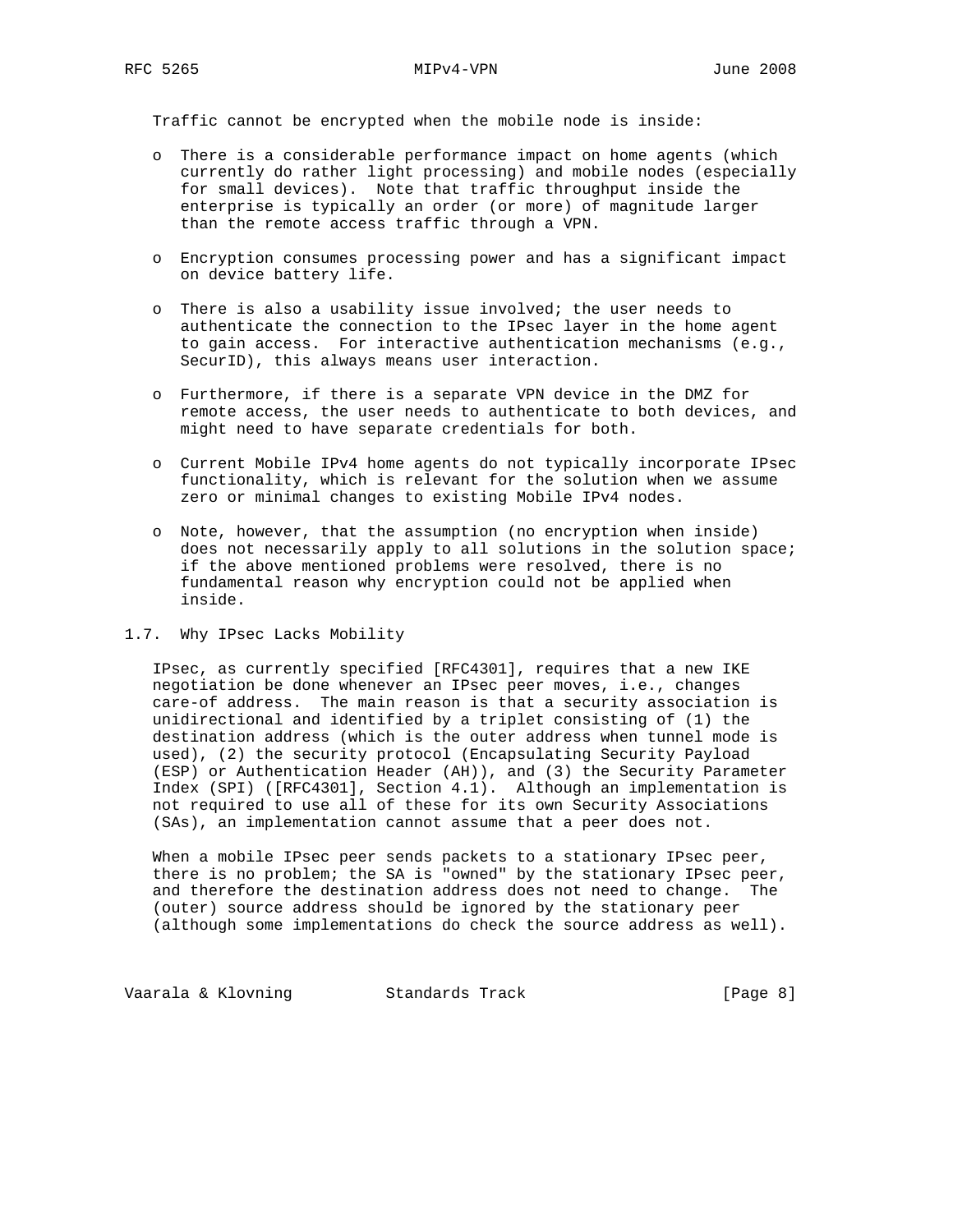The problem arises when packets are sent from the stationary peer to the mobile peer. The destination address of this SA (SAs are unidirectional) is established during IKE negotiation, and is effectively the care-of address of the mobile peer at time of negotiation. Therefore, the packets will be sent to the original care-of address, not a changed care-of address.

 The IPsec NAT traversal mechanism can also be used for limited mobility, but UDP tunneling needs to be used even when there is no NAT in the route between the mobile and the stationary peers. Furthermore, support for changes in current NAT mapping is not required by the NAT traversal specification [RFC3947].

 In summary, although the IPsec standard does not as such prevent mobility (in the sense of updating security associations on-the-fly), the standard does not include a built-in mechanism (explicit or implicit) for doing so. Therefore, it is assumed throughout this document that any change in the addresses comprising the identity of an SA requires IKE re-negotiation, which implies too heavy computation and too large latency for useful mobility.

 The IKEv2 Mobility and Multihoming Protocol (MOBIKE) [RFC4555] provides better mobility for IPsec. This would allow the external Mobile IPv4 layer described in this specification to be removed. However, deploying MOBIKE requires changes to VPN devices, and is thus out of scope of this specification.

2. The Network Environment

 Enterprise users will access both the internal and external networks using different networking technologies. In some networks, the MN will use FAs and in others it will anchor at the HA using co-located mode. The following figure describes an example network topology illustrating the relationship between the internal and external networks, and the possible locations of the mobile node (i.e., (MN)).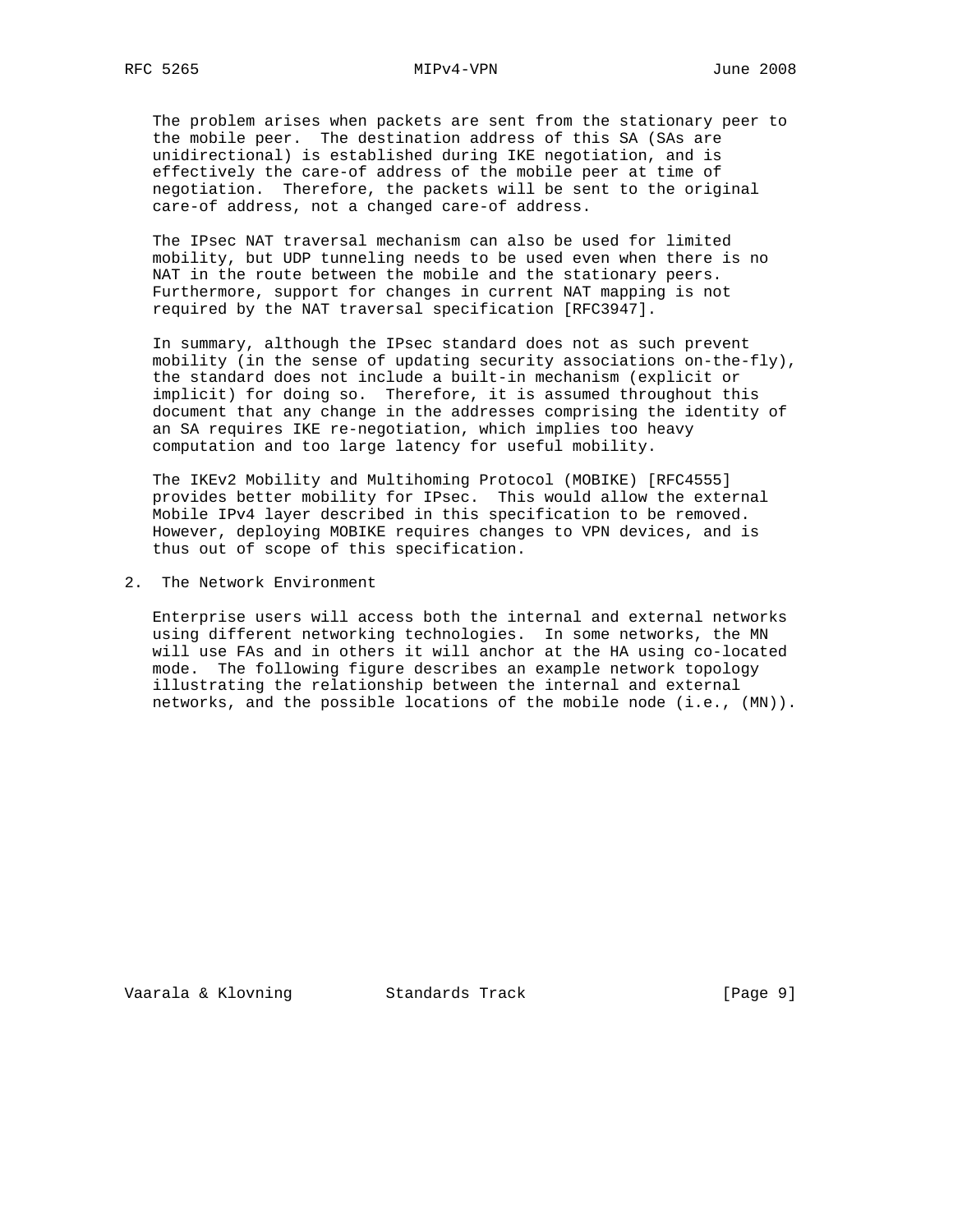

Figure 1: Basic topology, possible MN locations, and access modes

 In every possible location described in the figure, the mobile node can establish a connection to the corresponding HA(s) by using a suitable "access mode". An access mode is here defined to consist of:

- 1. a composition of the mobile node networking stack (i-MIP or  $x-MIP/VPN/i-MIP$ ; and
- 2. registration mode(s) of i-MIP and x-MIP (if used); i.e., co located care-of address or foreign agent care-of address.

Each possible access mode is encoded as "xyz", where:

- o "x" indicates whether the x-MIP layer is used, and if used, the mode ("f" indicates FA-CoA, "c" indicates co-CoA, absence indicates not used);
- o "y" indicates whether the VPN layer is used ("v" indicates VPN used, absence indicates not used); and
- o "z" indicates mode of i-MIP layer ("f" indicates FA-CoA, "c" indicates co-CoA).

Vaarala & Klovning Standards Track [Page 10]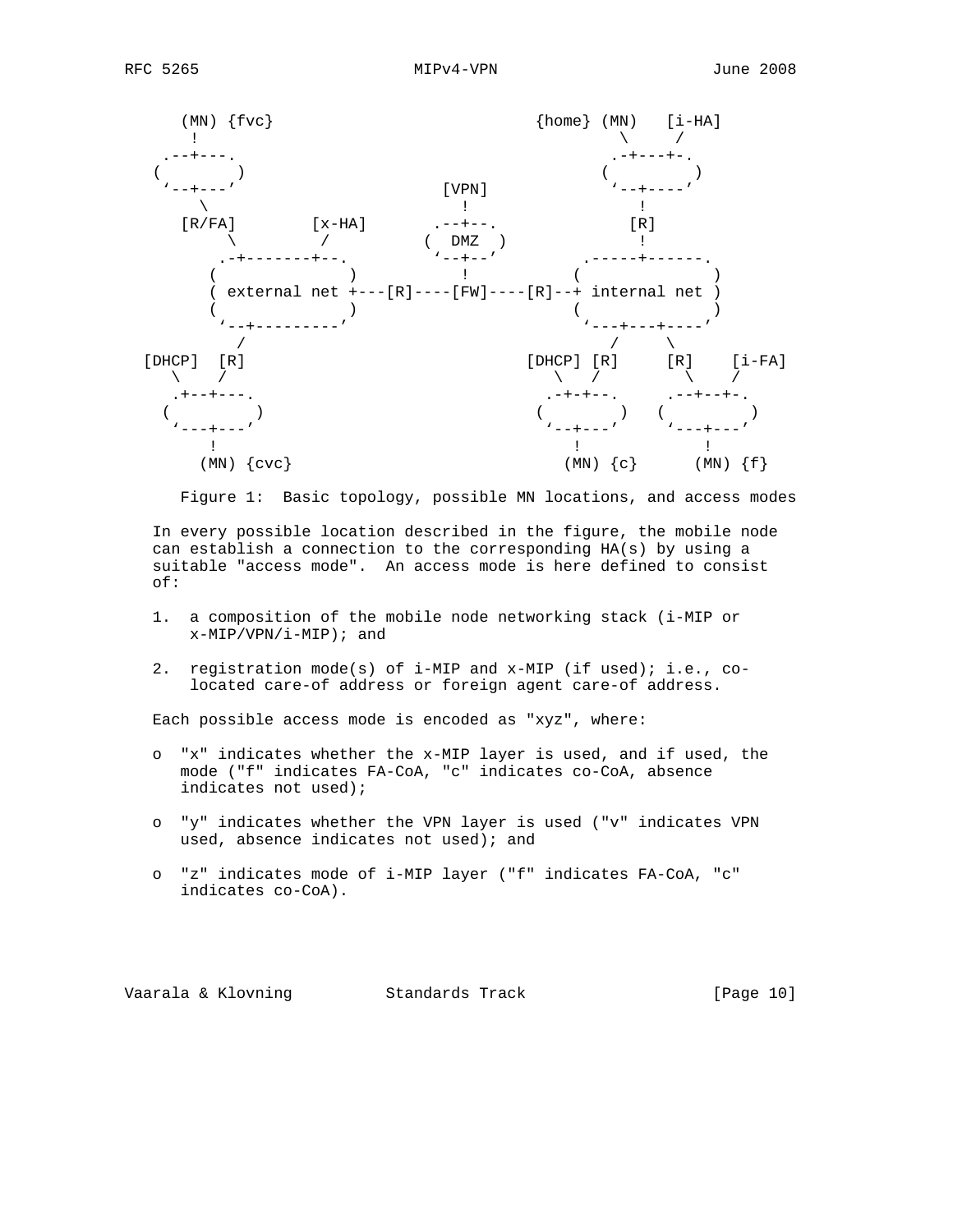This results in four access modes:

 c: i-MIP with co-CoA f: i-MIP with FA-CoA cvc: x-MIP with co-CoA, VPN-TIA as i-MIP co-CoA fvc: x-MIP with FA-CoA, VPN-TIA as i-MIP co-CoA

 This notation is more useful when optimizations to protocol layers are considered. The notation is preserved here so that work on the optimizations can refer to a common notation.

 The internal network is typically a multi-subnetted network using private addressing [privaddr]. Subnets may contain internal home agent(s), DHCP server(s), and/or foreign agent(s). Current IEEE 802.11 wireless LANs are typically deployed in the external network or the DMZ because of security concerns.

The figure leaves out a few details worth noticing:

- o There may be multiple NAT devices anywhere in the diagram.
	- \* When the MN is outside, the NAT devices may be placed between the MN and the x-HA or the x-HA and the VPN.
	- \* There may also be NAT(s) between the VPN and the i-HA, or a NAT integrated into the VPN. In essence, any router in the figure may be considered to represent zero or more routers, each possibly performing NAT and/or ingress filtering.
	- \* When the MN is inside, there may be NAT devices between the MN and the i-HA.
- o Site-to-site VPN tunnels are not shown. Although mostly transparent, IPsec endpoints may perform ingress filtering as part of enforcing their policy.
- o The figure represents a topology where each functional entity is illustrated as a separate device. However, it is possible that several network functions are co-located in a single device. In fact, all three server components (x-HA, VPN, and i-HA) may be co located in a single physical device.

 The following issues are also important when considering enterprise mobile users:

 o Some firewalls are configured to block ICMP messages and/or fragments. Such firewalls (routers) cannot be detected reliably.

Vaarala & Klovning Standards Track [Page 11]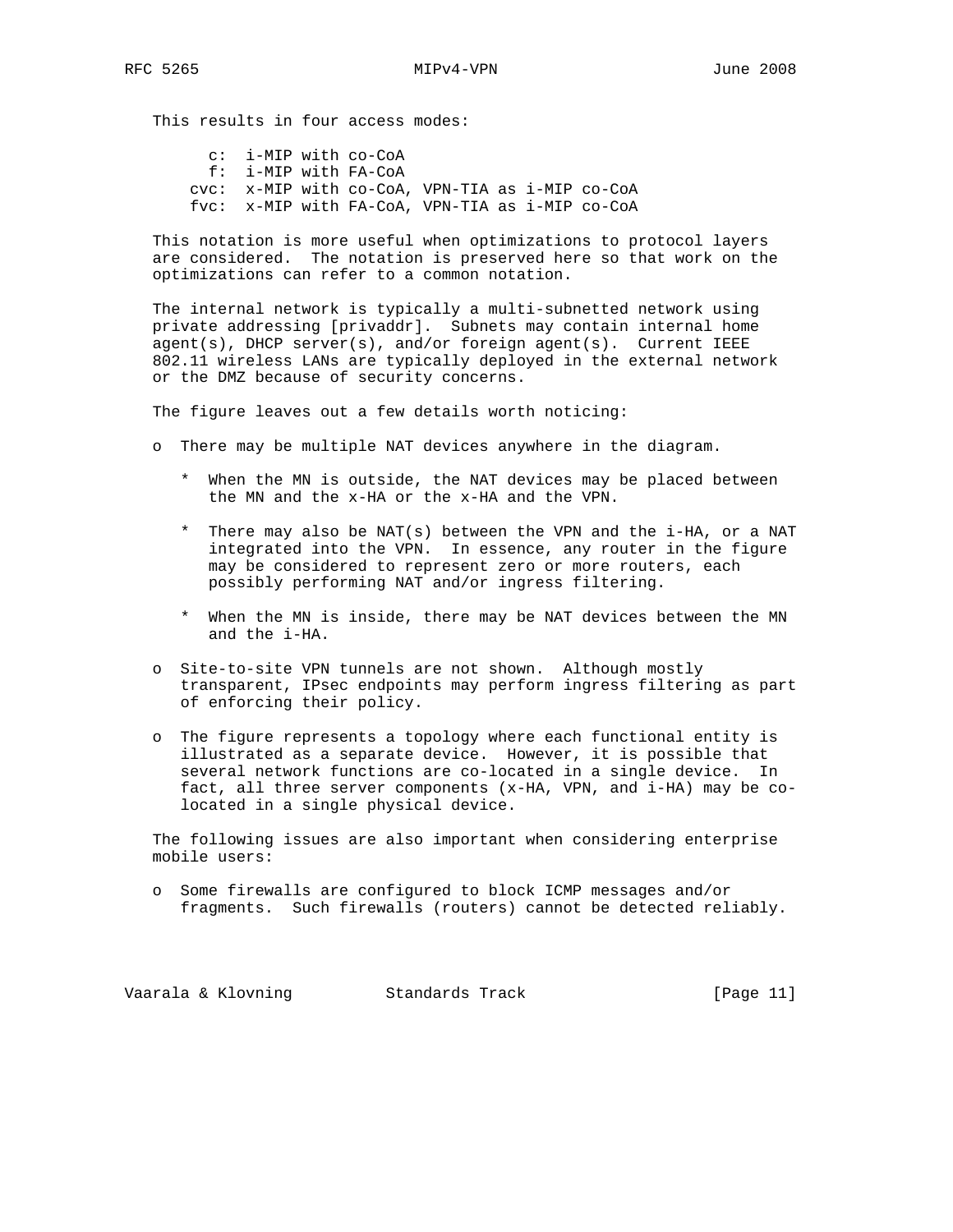o Some networks contain transparent application proxies, especially for HTTP. Like firewalls, such proxies cannot be detected reliably in general. IPsec and Mobile IPv4 are incompatible with such networks.

 Whenever a mobile node obtains either a co-CoA or an FA-CoA, the following conceptual steps take place:

- o The mobile node detects whether the subnet where the care-of address was obtained belongs to the internal or the external network using the method described in Section 3 (or a vendor specific mechanism fulfilling the requirements described).
- o The mobile node performs necessary registrations and other connection setup signaling for the protocol layers (in the following order):
	- \* x-MIP (if used);
	- \* VPN (if used); and
	- \* i-MIP.

 Note that these two tasks are intertwined to some extent: detection of the internal network results in a successful registration to the i-HA using the proposed network detection algorithm. An improved network detection mechanism not based on Mobile IPv4 registration messages might not have this side effect.

 The following subsections describe the different access modes and the requirements for registration and connection setup phase.

2.1. Access Mode: 'c'

 This access mode is standard Mobile IPv4 [RFC3344] with a co-located address, except that:

- o the mobile node MUST detect that it is in the internal network; and
- o the mobile node MUST re-register periodically (with a configurable interval) to ensure it is still inside the internal network (see Section 4).

Vaarala & Klovning Standards Track [Page 12]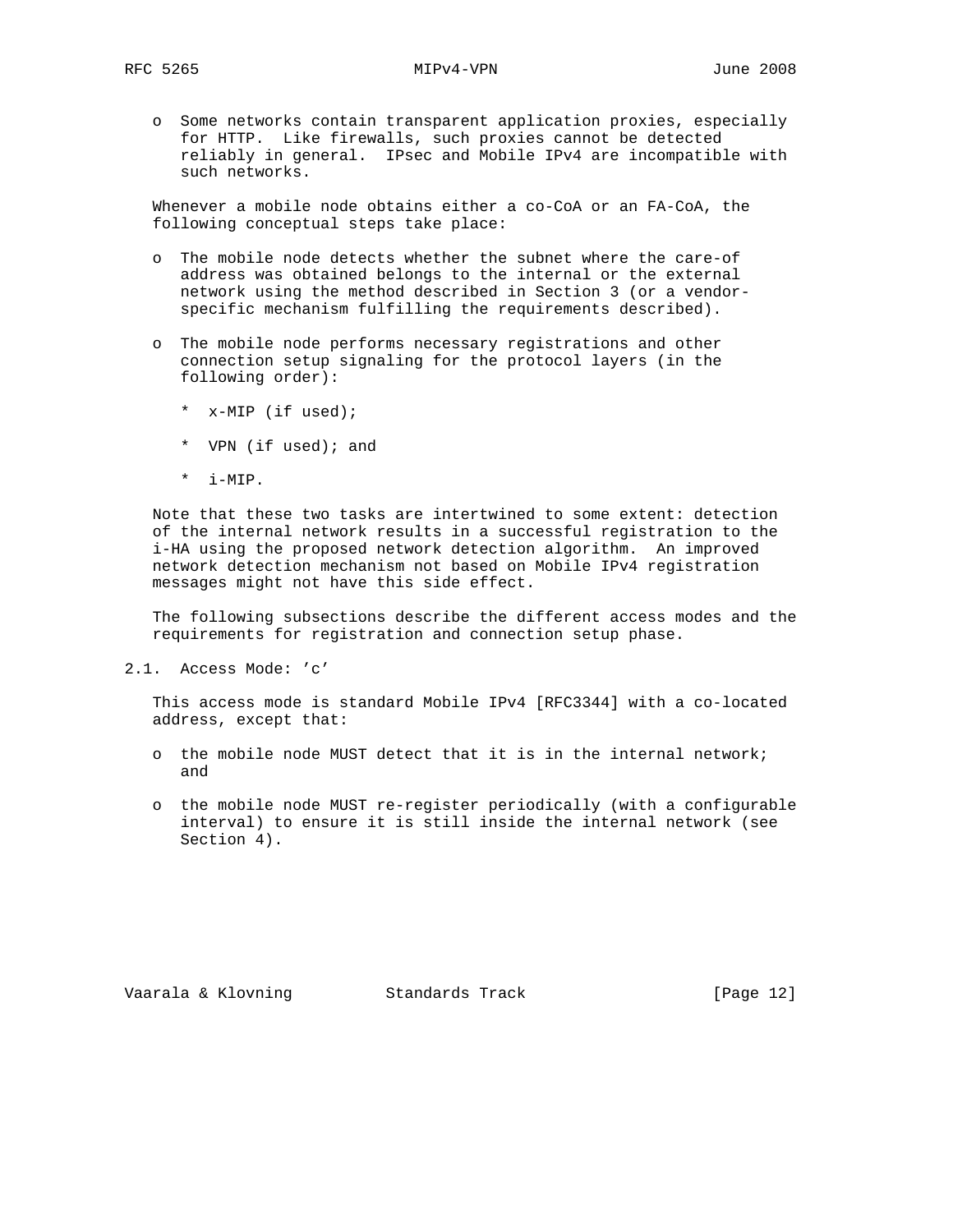2.2. Access Mode: 'f'

 This access mode is standard Mobile IPv4 [RFC3344] with a foreign agent care-of address, except that

- o the mobile node MUST detect that it is in the internal network; and
- o the mobile node MUST re-register periodically (with a configurable interval) to ensure it is still inside the internal network (see Section 4).
- 2.3. Access Mode: 'cvc'

Steps:

- o The mobile node obtains a care-of address.
- o The mobile node detects it is not inside and registers with the x-HA, where
	- \* T-bit MAY be set (reverse tunneling), which minimizes the probability of firewall-related connectivity problems
- o If the mobile node does not have an existing IPsec security association, it uses IKE to set up an IPsec security association with the VPN gateway, using the x-HoA as the IP address for IKE/ IPsec communication. How the VPN-TIA is assigned is outside the scope of this document.
- o The mobile node sends a MIPv4 Registration Request (RRQ) to the i-HA, registering the VPN-TIA as a co-located care-of address, where
	- \* T-bit SHOULD be set (reverse tunneling) (see discussion below)

 Reverse tunneling in the inner Mobile IPv4 layer is often required because of IPsec security policy limitations. IPsec selectors define allowed IP addresses for packets sent inside the IPsec tunnel. Typical IPsec remote VPN selectors restrict the client address to be VPN-TIA (remote address is often unrestricted). If reverse tunneling is not used, the source address of a packet sent by the MN will be the MN's home address (registered with i-HA), which is different from the VPN-TIA, thus violating IPsec security policy. Consequently, the packet will be dropped, resulting in a connection black hole.

Vaarala & Klovning Standards Track [Page 13]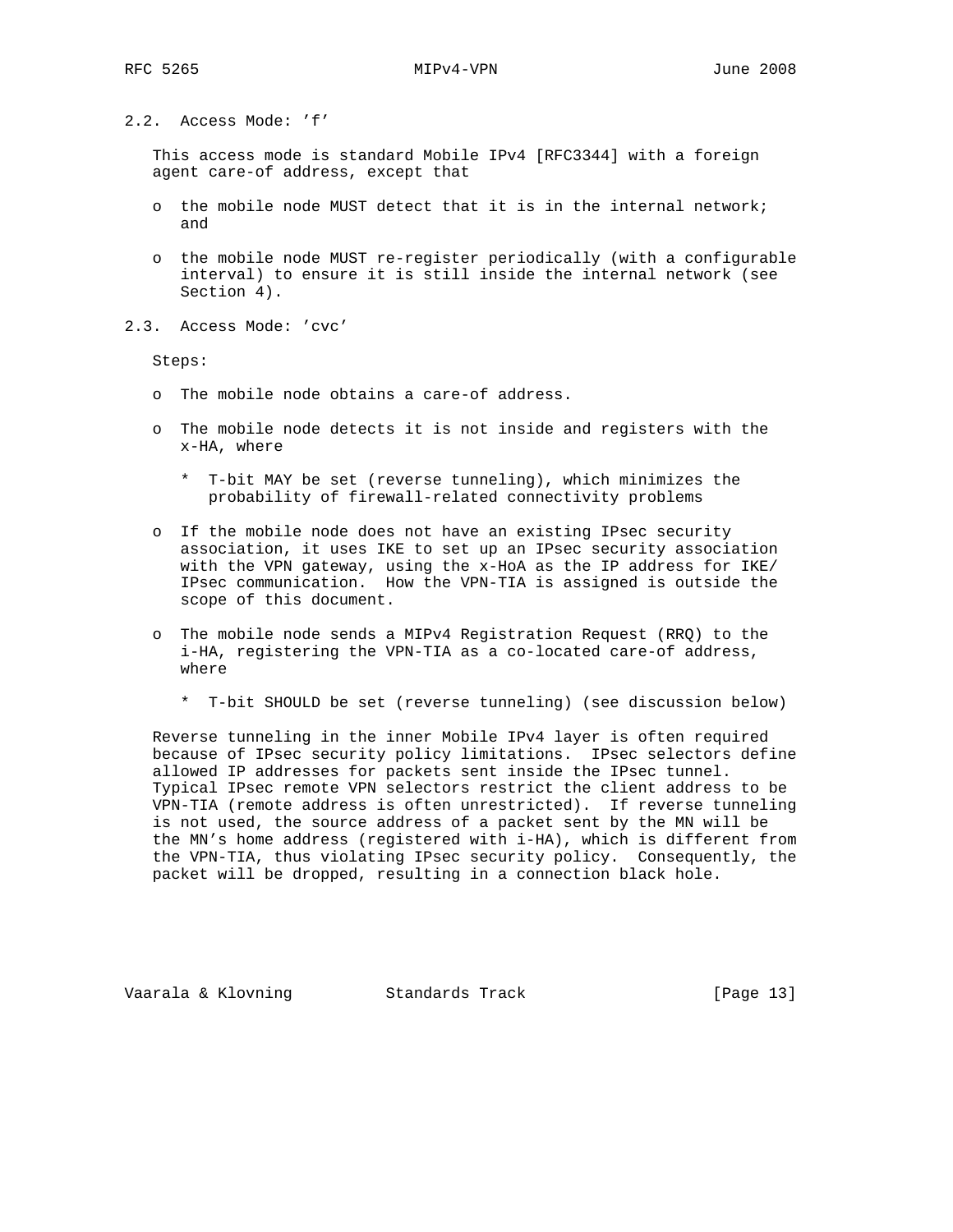Some types of IPsec-based VPNs, in particular L2TP/IPsec VPNs (PPP over-L2TP-over-IPsec), do not have this limitation and can use triangular routing.

 Note that although the MN can use triangular routing, i.e., skip the inner MIPv4 layer, it MUST NOT skip the VPN layer for security reasons.

2.4. Access Mode: 'fvc'

Steps:

- o The mobile node obtains a foreign agent advertisement from the local network.
- o The mobile node detects it is outside and registers with the x-HA, where
	- \* T-bit MAY be set (reverse tunneling), which minimizes the probability of firewall-related connectivity problems
- o If necessary, the mobile node uses IKE to set up an IPsec connection with the VPN gateway, using the x-HoA as the IP address for IKE/IPsec communication. How the VPN-TIA is assigned is outside the scope of this document.
- o The mobile node sends a MIPv4 RRQ to the i-HA, registering the VPN-TIA as a co-located care-of address, where
	- \* T-bit SHOULD be set (reverse tunneling) (see discussion in Section 2.3)

 Note that although the MN can use triangular routing, i.e., skip the inner MIPv4 layer, it MUST NOT skip the VPN layer for security reasons.

2.5. NAT Traversal

 NAT devices may affect each layer independently. Mobile IPv4 NAT traversal [mipnat] SHOULD be supported for x-MIP and i-MIP layers, while IPsec NAT traversal [RFC3947][RFC3948] SHOULD be supported for the VPN layer.

 Note that NAT traversal for the internal MIPv4 layer may be necessary even when there is no separate NAT device between the VPN gateway and the internal network. Some VPN implementations NAT VPN tunnel inner addresses before routing traffic to the intranet. Sometimes this is done to make a deployment easier, but in some cases this approach

Vaarala & Klovning Standards Track [Page 14]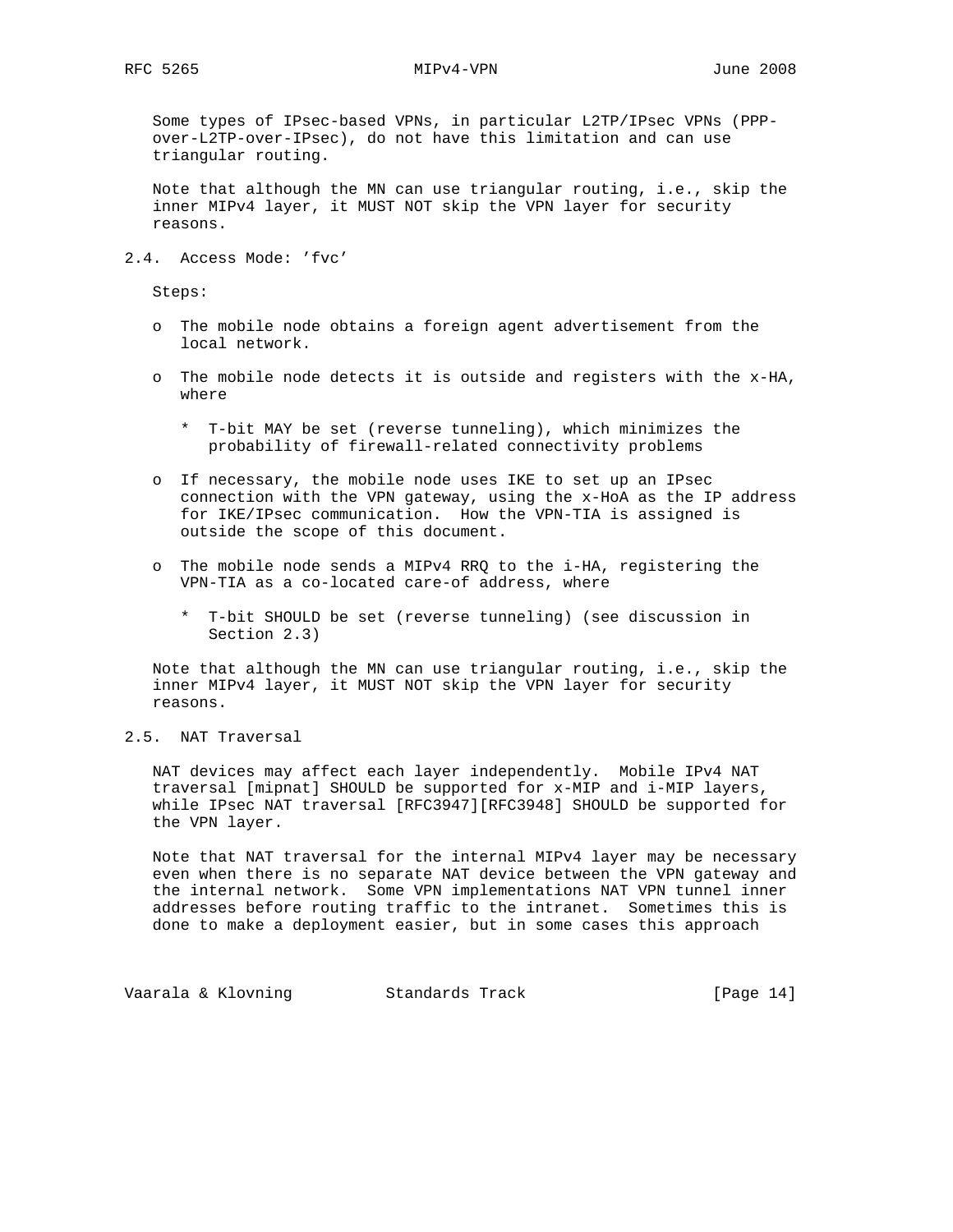makes VPN client implementation easier. Mobile IPv4 NAT traversal is required to establish a MIPv4 session in this case.

3. Internal Network Detection

 Secure detection of the internal network is critical to prevent plaintext traffic from being sent over an untrusted network. In other words, the overall security (confidentiality and integrity of user data) relies on the security of the internal network detection mechanism in addition to IPsec. For this reason, security requirements are described in this section.

 In addition to detecting entry into the internal network, the mobile node must also detect when it has left the internal network. Entry into the internal network is easier security-wise: the mobile node can ensure that it is inside the internal network before sending any plaintext traffic. Exit from the internal network is more difficult to detect, and the MN may accidentally leak plaintext packets if the event is not detected in time.

 Several events can cause the mobile node to leave the internal network, including:

- o a routing change upstream;
- o a reassociation of 802.11 on layer 2 that the mobile node software does not detect;
- o a physical cable disconnect and reconnect that the mobile node software does not detect.

 Whether the mobile node can detect such changes in the current connection reliably depends on the implementation and the networking technology. For instance, some mobile nodes may be implemented as pure layer three entities. Even if the mobile node software has access to layer 2 information, such information is not trustworthy security-wise, and depends on the network interface driver.

 If the mobile node does not detect these events properly, it may leak plaintext traffic into an untrusted network. A number of approaches can be used to detect exit from the internal network, ranging from frequent re-registration to the use of layer two information.

 A mobile node MUST implement a detection mechanism fulfilling the requirements described in Section 3.2; this ensures that basic security requirements are fulfilled. The basic algorithm described in Section 3.3 is one way to do that, but alternative methods may be used instead or in conjunction. The assumptions that the

Vaarala & Klovning Standards Track [Page 15]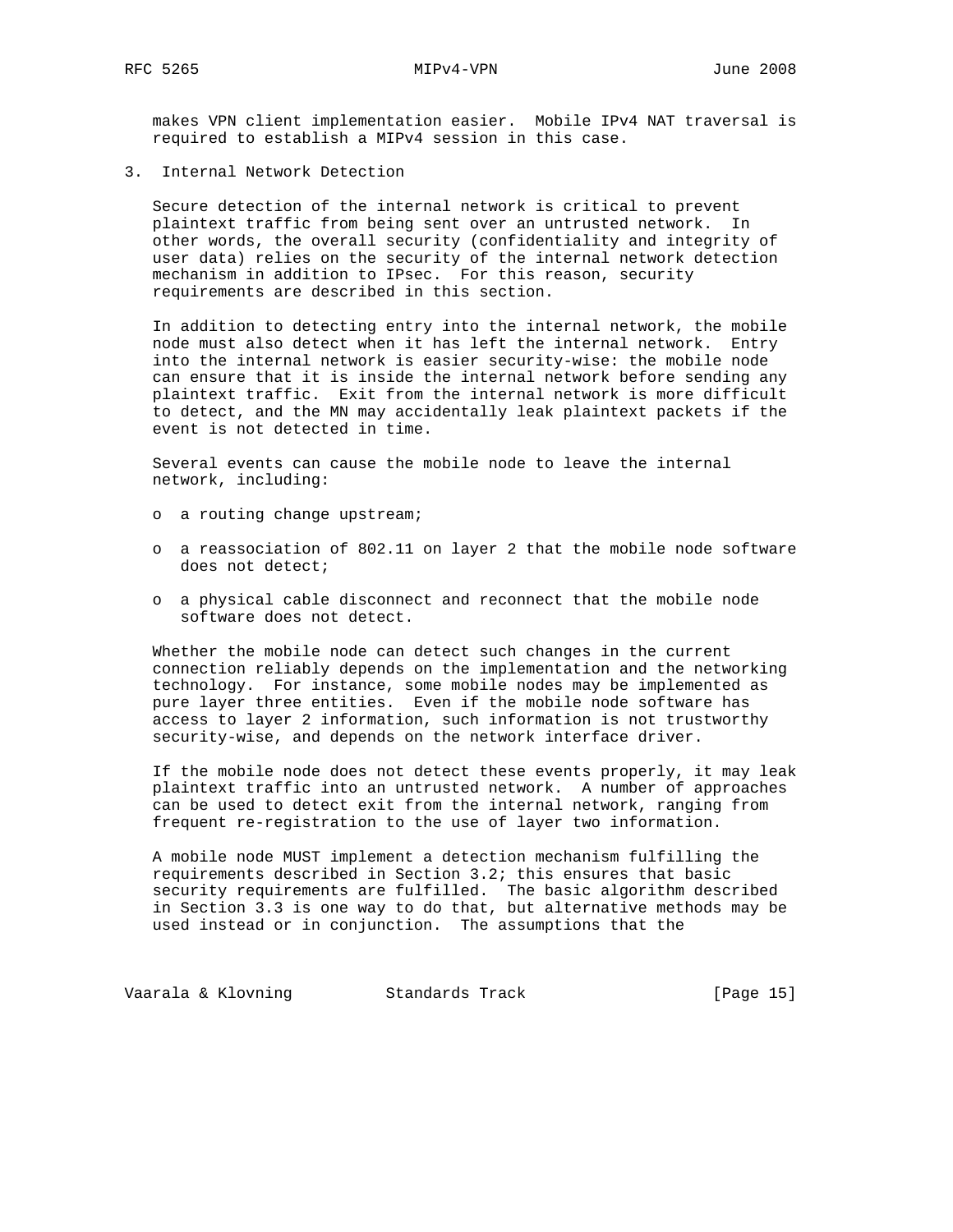requirements and the proposed mechanism rely upon are described in Section 3.1.

#### 3.1. Assumptions

 The enterprise firewall MUST be configured to block traffic originating from external networks going to the i-HA. In other words, the mobile node MUST NOT be able to perform a successful Registration Request/Registration Reply (RRQ/RRP) exchange (without using IPsec) unless it is connected to the trusted internal network; the mobile node can then stop using IPsec without compromising data confidentiality.

 If this assumption does not hold, data confidentiality is compromised in a potentially silent and thus dangerous manner. To minimize the impact of this scenario, the i-HA is also required to check the source address of any RRQ to determine whether it comes from a trusted (internal network) address. The i-HA needs to indicate to the MN that it supports the checking of trusted source addresses by including a Trusted Networks Configured extension in its registration reply. This new extension, which needs to be implemented by both i-HA and the MN, is described in Section 3.4.

 The firewall MAY be configured to block registration traffic to the x-HA originating from within the internal network, which makes the network detection algorithm simpler and more robust. However, as the registration request is basically UDP traffic, an ordinary firewall (even a stateful one) would typically allow the registration request to be sent and a registration reply to be received through the firewall.

#### 3.2. Implementation Requirements

 Any mechanism used to detect the internal network MUST fulfill the requirements described in this section. An example of a network detection mechanism fulfilling these requirements is given in Section 3.3.

3.2.1. Separate Tracking of Network Interfaces

 The mobile node implementation MUST track each network interface separately. Successful registration with the i-HA through interface X does not imply anything about the status of interface Y.

#### 3.2.2. Connection Status Change

 When the mobile node detects that its connection status on a certain network interface changes, the mobile node MUST:

Vaarala & Klovning Standards Track [Page 16]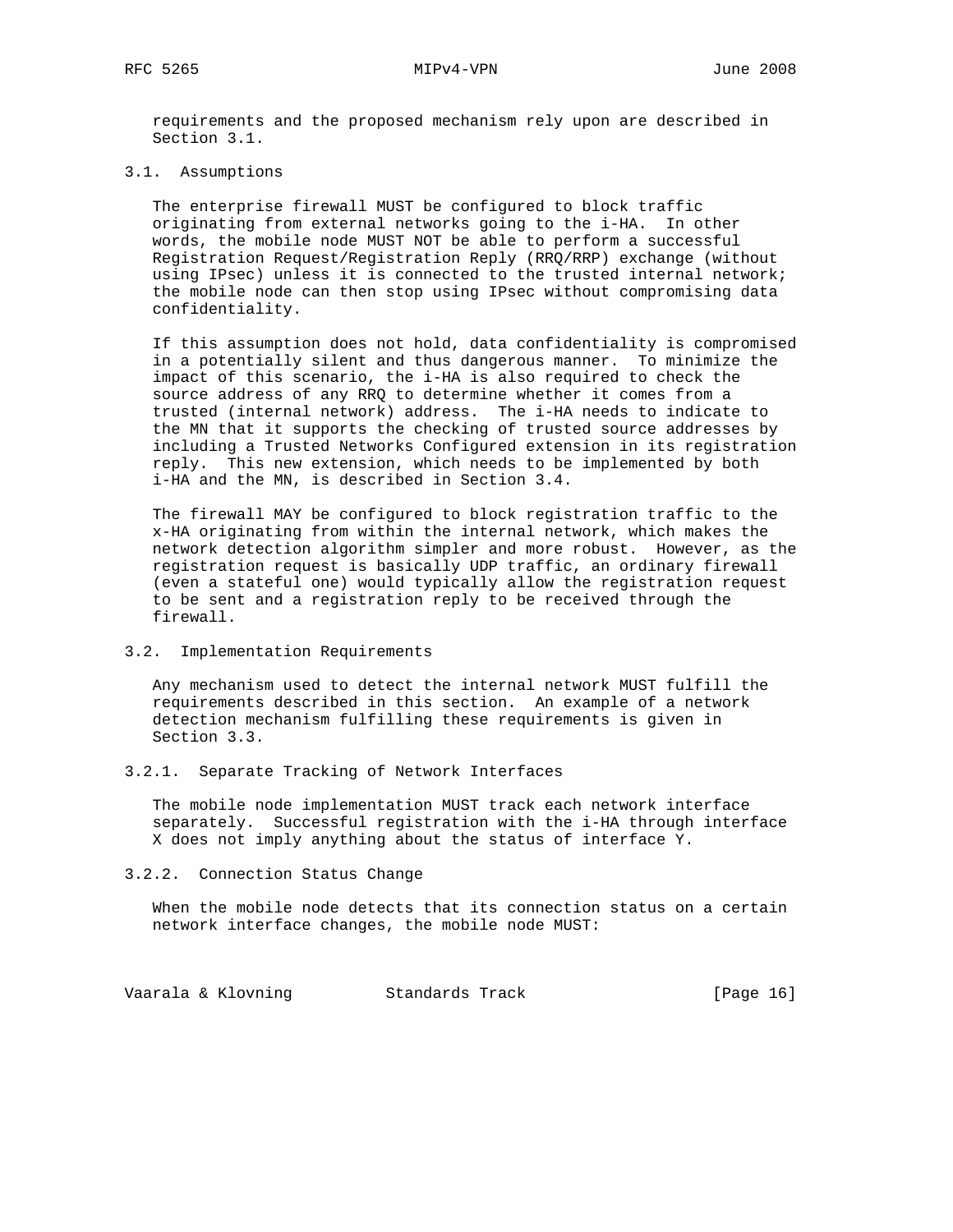- o immediately stop relaying user data packets;
- o detect whether this interface is connected to the internal or the external network; and
- o resume data traffic only after the internal network detection and necessary registrations and VPN tunnel establishment have been completed.

 The mechanisms used to detect a connection status change depends on the mobile node implementation, the networking technology, and the access mode.

3.2.3. Registration-Based Internal Network Detection

 The mobile node MUST NOT infer that an interface is connected to the internal network unless a successful registration has been completed through that particular interface to the i-HA, the i-HA registration reply contained a Trusted Networks Configured extension (Section 3.4), and the connection status of the interface has not changed since.

3.2.4. Registration-Based Internal Network Monitoring

 Some leak of plaintext packets to a (potentially) untrusted network cannot always be completely prevented; this depends heavily on the client implementation. In some cases, the client cannot detect such a change, e.g., if upstream routing is changed.

 More frequent re-registrations when the MN is inside is a simple way to ensure that the MN is still inside. The MN SHOULD start re registration every (T\_MONITOR - N) seconds when inside, where N is a grace period that ensures that re-registration is completed before T\_MONITOR seconds are up. To bound the maximum amount of time that a plaintext leak may persist, the mobile node must fulfill the following security requirements when inside:

- o The mobile node MUST NOT send or receive a user data packet if more than T\_MONITOR seconds have elapsed since the last successful (re-)registration with the i-HA.
- o If more than T\_MONITOR seconds have elapsed, data packets MUST be either dropped or queued. If the packets are queued, the queues MUST NOT be processed until the re-registration has been successfully completed without a connection status change.

Vaarala & Klovning Standards Track [Page 17]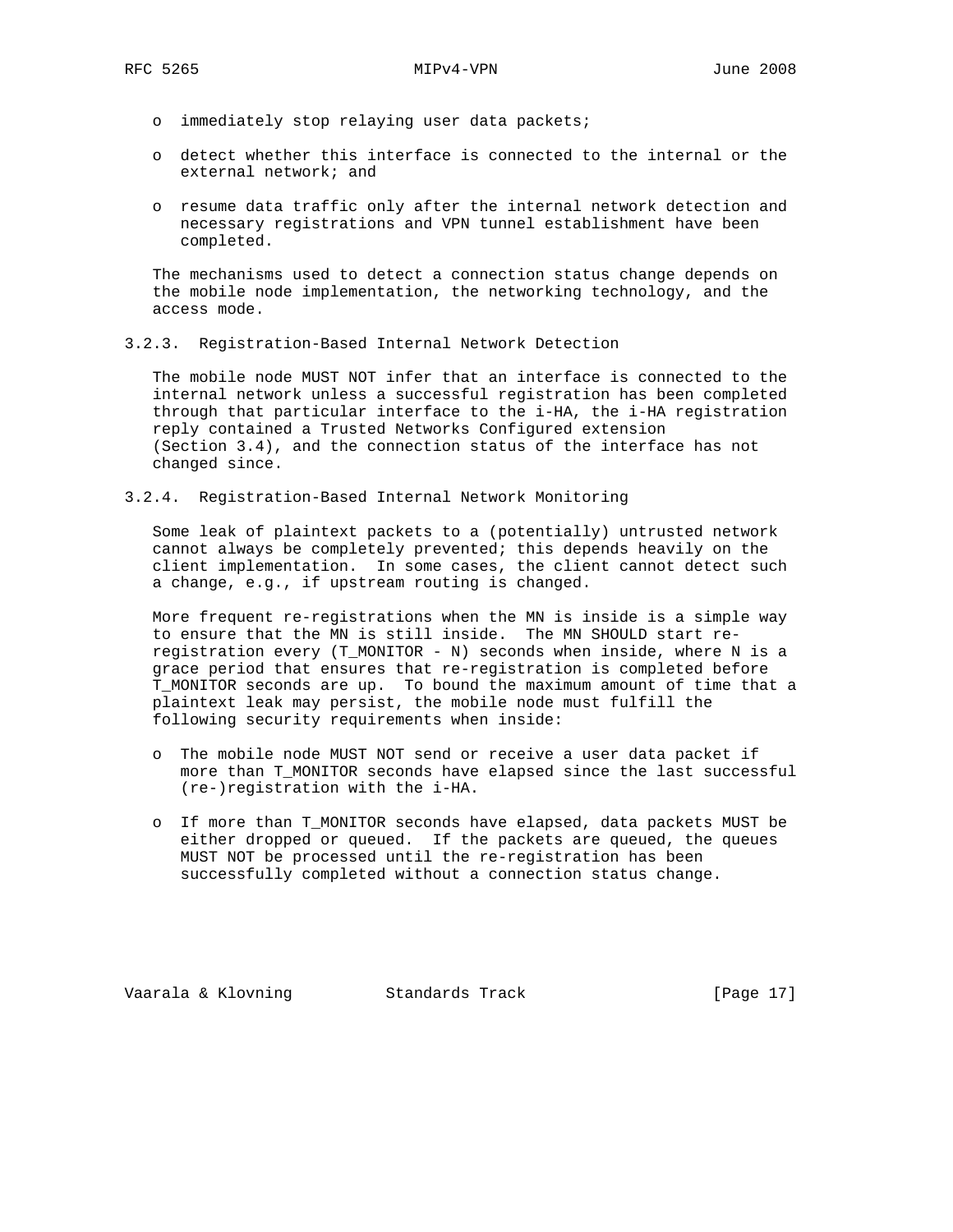o The T\_MONITOR parameter MUST be configurable, and have the default value of 60 seconds. This default is a trade-off between traffic overhead and a reasonable bound to exposure.

 This approach is reasonable for a wide range of mobile nodes (e.g., laptops), but has unnecessary overhead when the mobile node is idle (not sending or receiving packets). If re-registration does not complete before T\_MONITOR seconds are up, data packets must be queued or dropped as specified above. Note that re-registration packets MUST be sent even if bidirectional user data traffic is being relayed: data packets are no substitute for an authenticated re registration.

 To minimize traffic overhead when the mobile node is idle, re registrations can be stopped when no traffic is being sent or received. If the mobile node subsequently receives or needs to send a packet, the packet must be dropped or queued (as specified above) until a re-registration with the i-HA has been successfully completed. Although this approach adds packet processing complexity, it may be appropriate for small, battery-powered devices, which may be idle much of the time. (Note that ordinary re-registration before the mobility binding lifetime is exhausted should still be done to keep the MN reachable.)

 T\_MONITOR is required to be configurable so that an administrator can determine the required security level for the particular deployment. Configuring T\_MONITOR in the order of a few seconds is not practical; alternative mechanisms need to be considered if such confidence is required.

 The re-registration mechanism is a worst-case fallback mechanism. If additional information (such as layer two triggers) is available to the mobile node, the mobile node SHOULD use the triggers to detect MN movement and restart the detection process to minimize exposure.

 Note that re-registration is required by Mobile IPv4 by default (except for the atypical case of an infinite binding lifetime); however, the re-registration interval may be much larger when using an ordinary Mobile IPv4 client. A shorter re-registration interval is usually not an issue, because the internal network is typically a fast, wired network, and the shortened re-registration interval applies only when the mobile node is inside the internal network. When outside, the ordinary Mobile IPv4 re-registration process (based on binding lifetime) is used.

Vaarala & Klovning Standards Track [Page 18]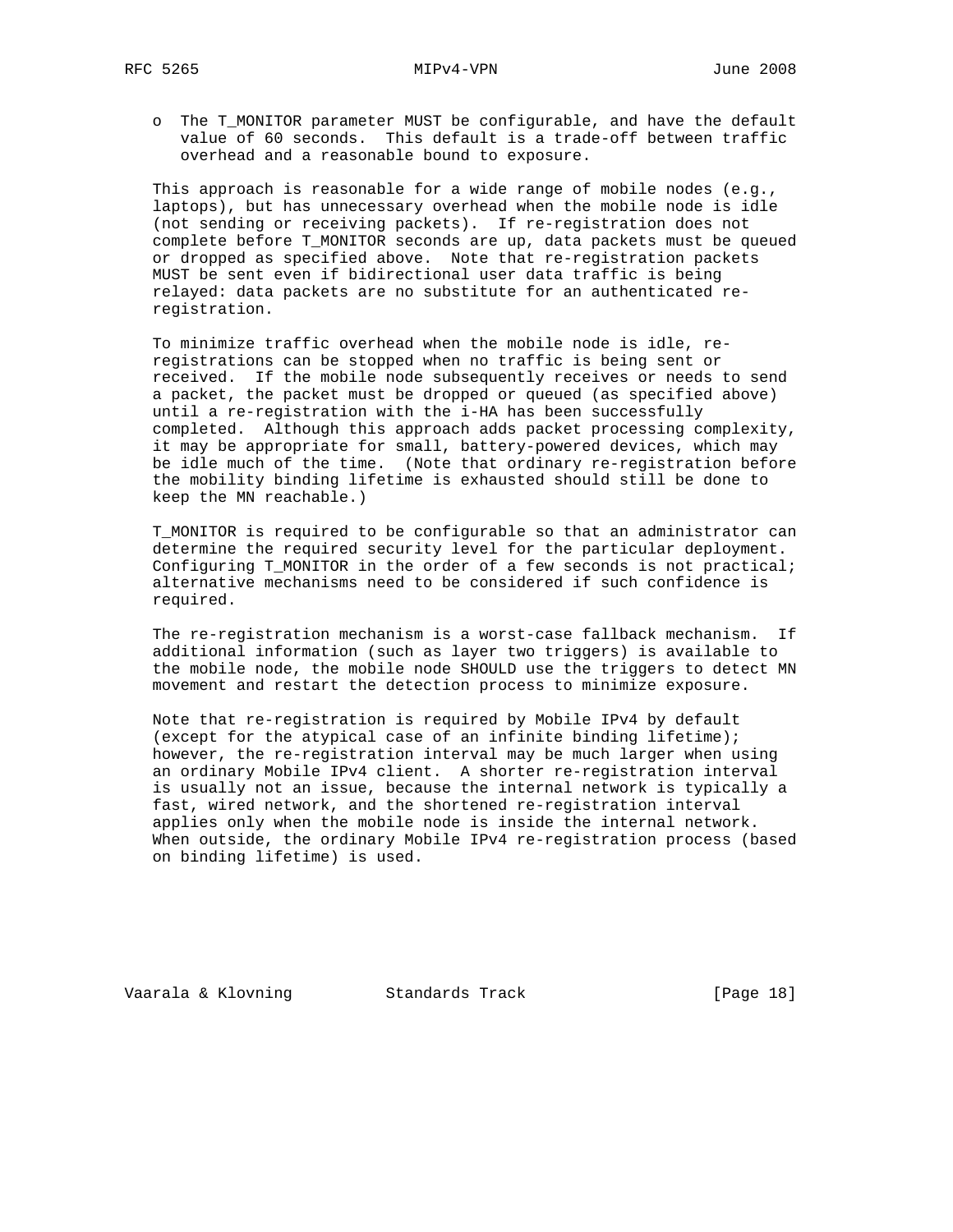#### 3.3. Proposed Algorithm

 When the MN detects that it has changed its point of network attachment on a certain interface, it issues two simultaneous registration requests, one to the i-HA and another to the x-HA. These registration requests are periodically retransmitted if reply messages are not received.

Registration replies are processed as follows:

- o If a response from the x-HA is received, the MN stops retransmitting its registration request to the x-HA and tentatively determines it is outside. However, the MN MUST keep on retransmitting its registration to the i-HA for a period of time. The MN MAY postpone the IPsec connection setup for some period of time while it waits for a (possible) response from the i-HA.
- o If a response from the i-HA is received and the response contains the Trusted Networks Configured extension (Section 3.4), the MN SHOULD determine that it is inside. In any case, the MN MUST stop retransmitting its registration requests to both i-HA and x-HA.
- o When successfully registered with the i-HA directly, MN SHOULD de register with the x-HA.

 If the MN ends up detecting that it is inside, it MUST re-register periodically (regardless of binding lifetime); see Section 3.2.4. If the re-registration fails, the MN MUST stop sending and receiving plaintext traffic, and MUST restart the detection algorithm.

 Plaintext re-registration messages are always addressed either to the x-HA or the i-HA, not to both. This is because the MN knows, after initial registration, whether it is inside or outside. (However, when the mobile node is outside, it re-registers independently with the x-HA using plaintext, and with the i-HA through the VPN tunnel.)

 Postponing the IPsec connection setup could prevent aborted IKE sessions. Aborting IKE sessions may be a problem in some cases because IKE does not provide a reliable, standardized, and mandatory to-implement mechanism for terminating a session cleanly.

 If the x-HA is not reachable from inside (i.e., the firewall configuration is known), a detection period of zero is preferred, as it minimizes connection setup overhead and causes no timing problems. Should the assumption have been invalid and a response from the i-HA received after a response from the x-HA, the MN SHOULD re-register with the i-HA directly.

Vaarala & Klovning Standards Track [Page 19]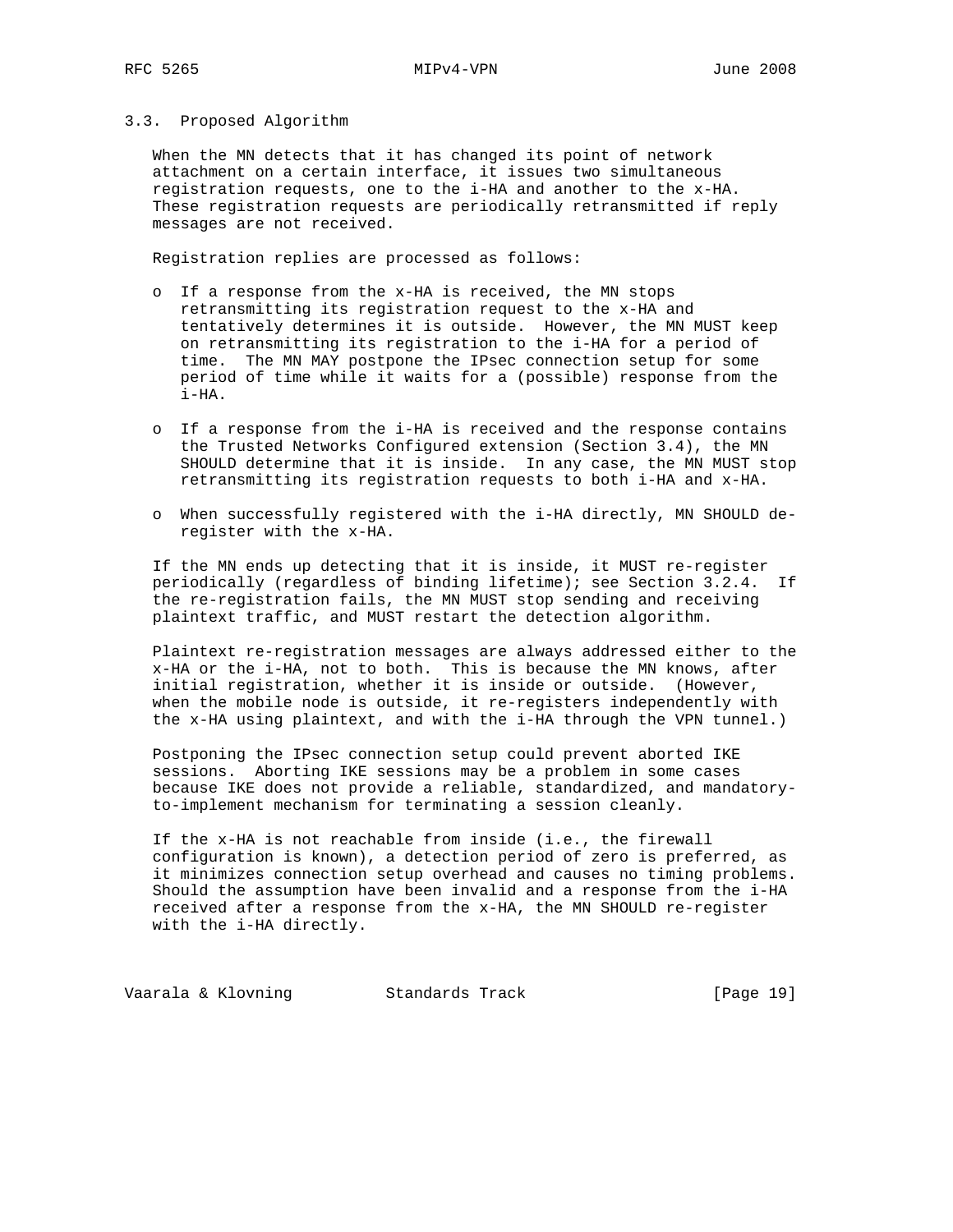#### 3.4. Trusted Networks Configured (TNC) Extension

 This extension is a skippable extension. An i-HA sending the extension must fulfill the requirements described in Section 4.3, while an MN processing the extension must fulfill the requirements described in Section 4.1. The format of the extension is described below. It adheres to the short extension format described in [RFC3344]:

 $0$  1 2 3 0 1 2 3 4 5 6 7 8 9 0 1 2 3 4 5 6 7 8 9 0 1 2 3 4 5 6 7 8 9 0 1 +-+-+-+-+-+-+-+-+-+-+-+-+-+-+-+-+-+-+-+-+-+-+-+-+-+-+-+-+-+-+-+-+ | Type | Length | Sub-Type | Reserved | +-+-+-+-+-+-+-+-+-+-+-+-+-+-+-+-+-+-+-+-+-+-+-+-+-+-+-+-+-+-+-+-+ Type 149 Length 2 Sub-Type 0 Reserved Set to 0 when sending, ignored when receiving

### 3.5. Implementation Issues

 When the MN uses a parallel detection algorithm and is using an FA, the MN sends two registration requests through the same FA with the same Media Acces Control (MAC) address (or equivalent) and possibly even the same home address. Although this is not in conflict with existing specifications, it is an unusual scenario; hence some FA implementations may not work properly in such a situation. However, testing against deployed foreign agents seems to indicate that a majority of available foreign agents handle this situation.

 When the x-HA and i-HA addresses are the same, the scenario is even more difficult for the FA, and it is almost certain that existing FAs do not deal with the situation correctly. Therefore, it is required that x-HA and i-HA addresses MUST be different.

 Regardless, if the MN detects that i-HA and x-HA have the same address, it MUST assume that it is in the external network and bypass network detection to avoid confusing the FA. Because the HA addresses are used at different layers, achieving connectivity is possible without address confusion.

 The mobile node MAY use the following hints to determine that it is inside, but MUST verify reachability of the i-HA anyway:

Vaarala & Klovning Standards Track [Page 20]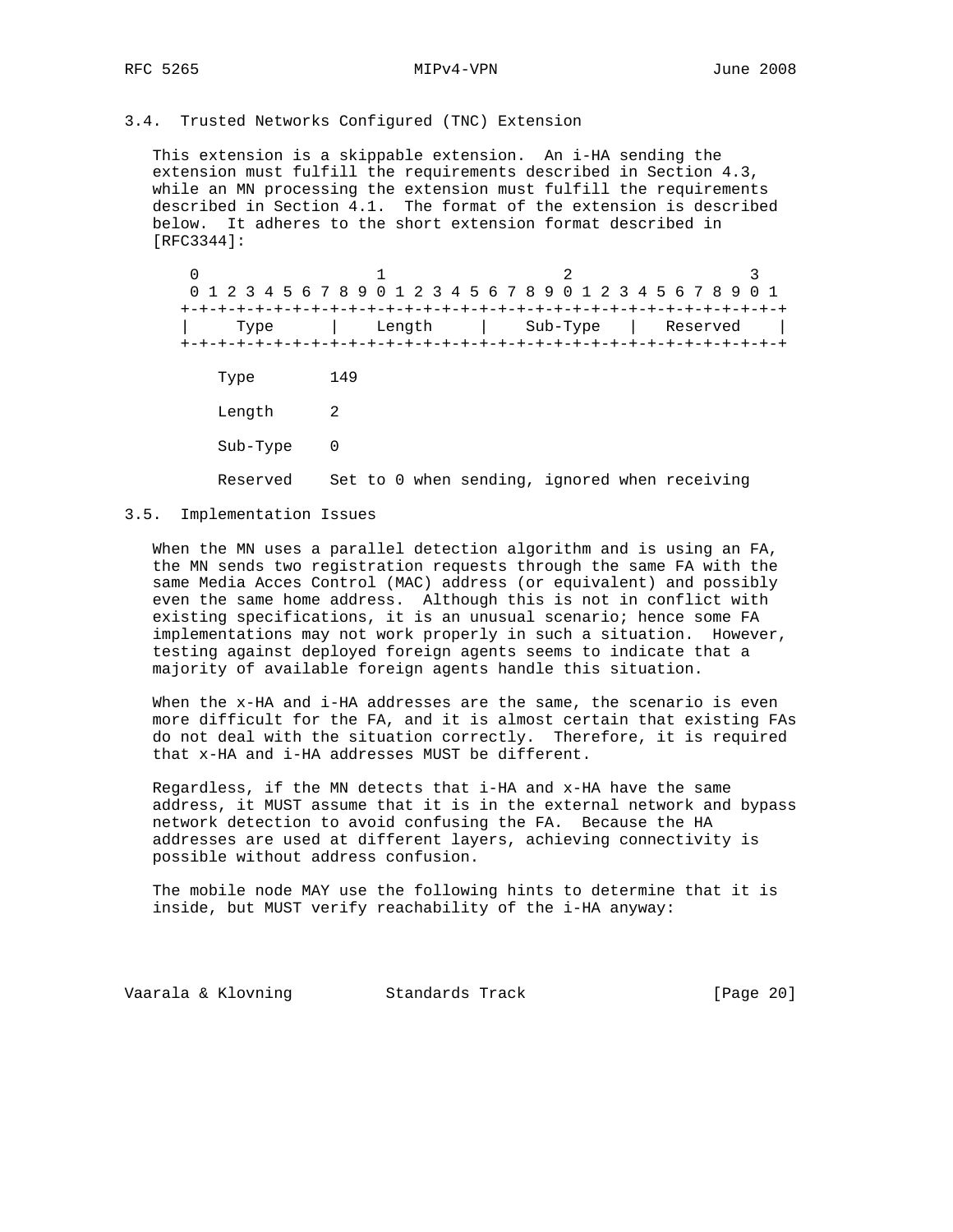- o a domain name in a DHCPDISCOVER / DHCPOFFER message
- o an NAI in a foreign agent advertisement
- o a list of default gateway MAC addresses that are known to reside in the internal network (i.e., configured as such, or have been previously verified to be inside)

 For instance, if the MN has reason to believe it is inside, it MAY postpone sending a registration request to the x-HA for some time. Similarly, if the MN has reason to believe it is outside, it may start IPsec connection setup immediately after receiving a registration reply from the x-HA. However, should the MN receive a registration reply from the i-HA after IPsec connection setup has been started, the MN SHOULD still switch to using the i-HA directly.

- 3.6. Rationale for Design Choices
- 3.6.1. Firewall Configuration Requirements

 The requirement that the i-HA cannot be reached from the external network is necessary. If not, a successful registration with the i-HA (without IPsec) cannot be used as a secure indication that the mobile node is inside. A possible solution to the obvious security problem would be to define and deploy a secure internal network detection mechanism based on, e.g., signed FA advertisement or signed DHCP messages.

 However, unless the mechanism is defined for both FA and DHCP messages and is deployed in every internal network, it has limited applicability. In other words, the mobile node MUST NOT assume it is in the internal network unless it receives a signed FA or DHCP message (regardless of whether or not it can register directly with the i-HA). If it receives an unsigned FA or DHCP message, it MUST use IPsec; otherwise, the mobile node can be easily tricked into using plaintext.

 Assuming that all FA and DHCP servers in the internal network are upgraded to support such a feature does not seem realistic; it is highly desirable to be able to take advantage of existing DHCP and FA deployments. Similar analysis seems to apply regardless of what kind of additional security mechanism is defined.

 Because a firewall configuration error can have catastrophic data security consequences (silent exposure of user data to external attackers), a separate protection mechanism is provided by the i-HA. The i-HA must be configured, by the administrator, with a list of trusted networks. The i-HA advertises that it knows which

Vaarala & Klovning Standards Track [Page 21]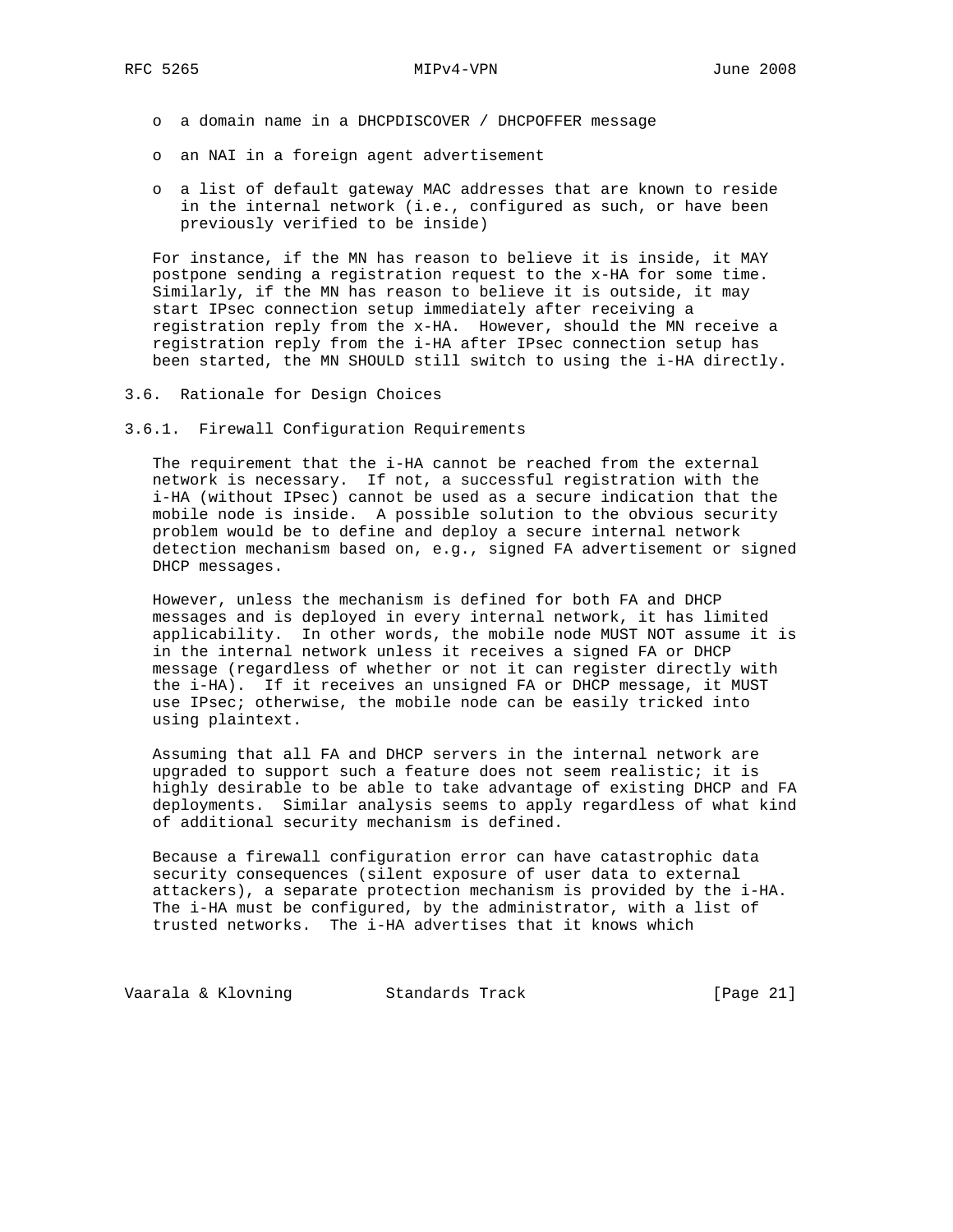registration request source addresses are trusted, using a registration reply extension (Trusted Networks Configured extension, Section 3.4). Without this extension, an MN may not rely on a successful registration to indicate that it is connected to the internal network. This ensures that user data compromise does not occur unless both the firewall and the i-HA are configured incorrectly. Further, occurrences of registration requests from untrusted addresses should be logged by the i-HA, exposing them to administrator review.

#### 3.6.2. Registration-Based Internal Network Monitoring

 This issue also affects IPsec client security. However, as IPsec specifications take no stand on how and when client IPsec policies are configured or changed (for instance, in response to a change in network connectivity), the issue is out of scope for IPsec. Because this document describes an algorithm and requirements for (secure) internal network detection, the issue is in scope of the document.

 The current requirement for internal network monitoring was added as a fallback mechanism.

#### 3.6.3. No Encryption When Inside

 If encryption was applied also when MN was inside, there would be no security reason to monitor the internal network periodically.

 The main rationale for why encryption cannot be applied when the MN is inside was given in Section 1.6. In short, the main issues are (1) power consumption; (2) extra CPU load, especially because internal networks are typically switched networks and a lot of data may be routinely transferred; (3) existing HA devices do not typically integrate IPsec functionality; (4) (IPsec) encryption requires user authentication, which may be interactive in some cases (e.g., SecurID) and thus a usability issue; and (5) user may need to have separate credentials for VPN devices in the DMZ and the HA.

#### 3.7. Improvements

 The registration process can be improved in many ways. One simple way is to make the x-HA detect whether a registration request came from inside or outside the enterprise network. If it came from inside the enterprise network, the x-HA can simply drop the registration request.

 This approach is feasible without protocol changes in scenarios where a corporation owns both the VPN and the x-HA. The x-HA can simply determine based on the incoming interface identifier (or the router

Vaarala & Klovning Standards Track [Page 22]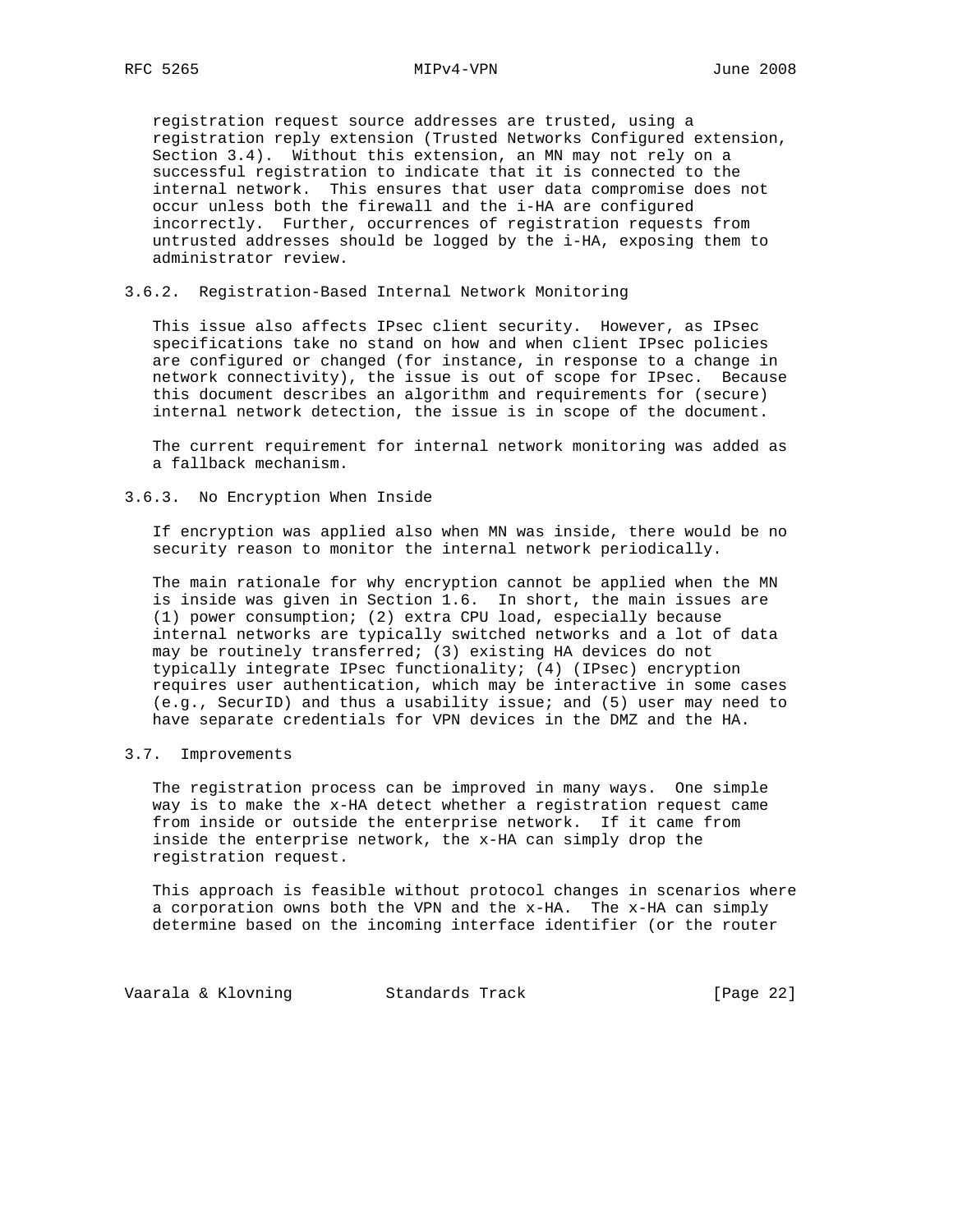that relayed the packet) whether or not the registration request came from inside.

 In other scenarios, protocol changes may be needed. Such changes are out of scope of this document.

- 4. Requirements
- 4.1. Mobile Node Requirements

 The mobile node MUST implement an internal network detection algorithm fulfilling the requirements set forth in Section 3.2. A new configurable MN parameter, T\_MONITOR, is required. The value of this parameter reflects a balance between security and the amount of signaling overhead, and thus needs to be configurable. In addition, when doing internal network detection, the MN MUST NOT disable IPsec protection unless the registration reply from the i-HA contains a Trusted Networks Configured extension (Section 3.4).

The mobile node MUST support access modes c, f, cvc, fvc (Section 2).

 The mobile node SHOULD support Mobile IPv4 NAT traversal [mipnat] for both internal and external Mobile IP.

 The mobile node SHOULD support IPsec NAT traversal [RFC3947] [RFC3948].

 When the mobile node has direct access to the i-HA, it SHOULD use only the inner Mobile IPv4 layer to minimize firewall and VPN impact.

 When the mobile node is outside and using the VPN connection, IPsec policies MUST be configured to encrypt all traffic sent to and from the enterprise network. The particular Security Policy Database (SPD) entries depend on the type and configuration of the particular VPN (e.g., plain IPsec vs. L2TP/IPsec, full tunneling or split tunneling).

4.2. VPN Device Requirements

 The VPN security policy MUST allow communication using UDP to the internal home agent(s), with home agent port  $434$  and any remote port. The security policy SHOULD allow IP-IP to internal home agent(s) in addition to UDP port 434.

 The VPN device SHOULD implement the IPsec NAT traversal mechanism described in [RFC3947] and [RFC3948].

Vaarala & Klovning Standards Track [Page 23]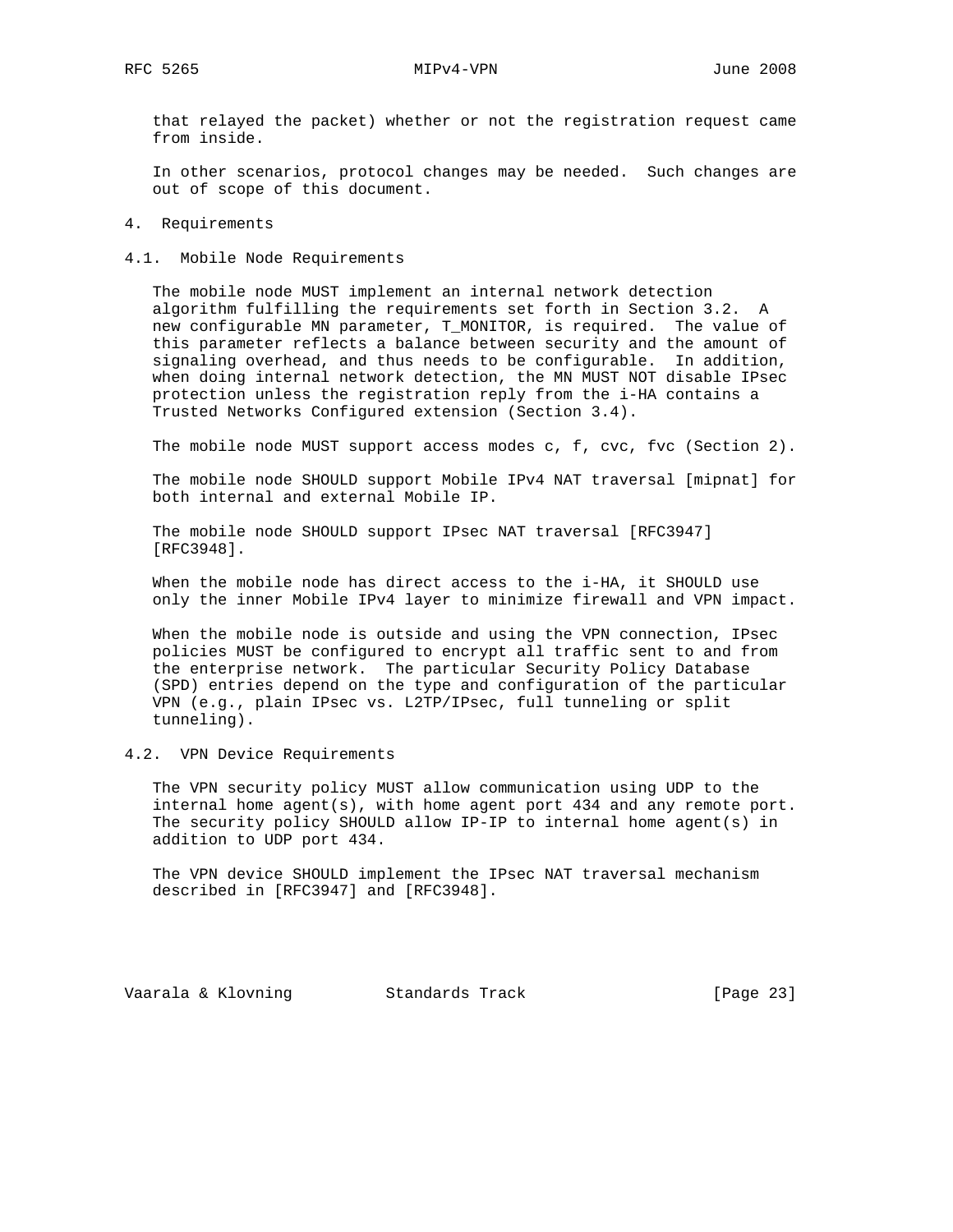#### 4.3. Home Agent Requirements

 The home agent SHOULD implement the Mobile IPv4 NAT traversal mechanism described in [mipnat]. (This also refers to the i-HA: NAT traversal is required to support VPNs that NAT VPN tunnel addresses or block IP-IP traffic.)

 To protect user data confidentiality against firewall configuration errors, the i-HA:

- o MUST be configured with a list of trusted IP subnets (containing only addresses from the internal network), with no subnets being trusted by default.
- o MUST reject (drop silently) any registration request coming from a source address that is not inside any of the configured trusted subnets. These dropped registration requests SHOULD be logged.
- o MUST include a Trusted Networks Configured extension (Section 3.4) in a registration reply sent in response to a registration request coming from a trusted address.
- 5. Analysis

 This section provides a comparison against guidelines described in Section 6 of the problem statement [RFC4093] and additional analysis of packet overhead with and without the optional mechanisms.

5.1. Comparison against Guidelines

Preservation of existing VPN infrastructure

 o The solution does not mandate any changes to existing VPN infrastructure, other than possibly changes in configuration to avoid stateful filtering of traffic.

Software upgrades to existing VPN clients and gateways

 o The solution described does not require any changes to VPN gateways or Mobile IPv4 foreign agents.

IPsec protocol

 o The solution does not require any changes to existing IPsec or key exchange standard protocols, and does not require implementation of new protocols in the VPN device.

Vaarala & Klovning Standards Track [Page 24]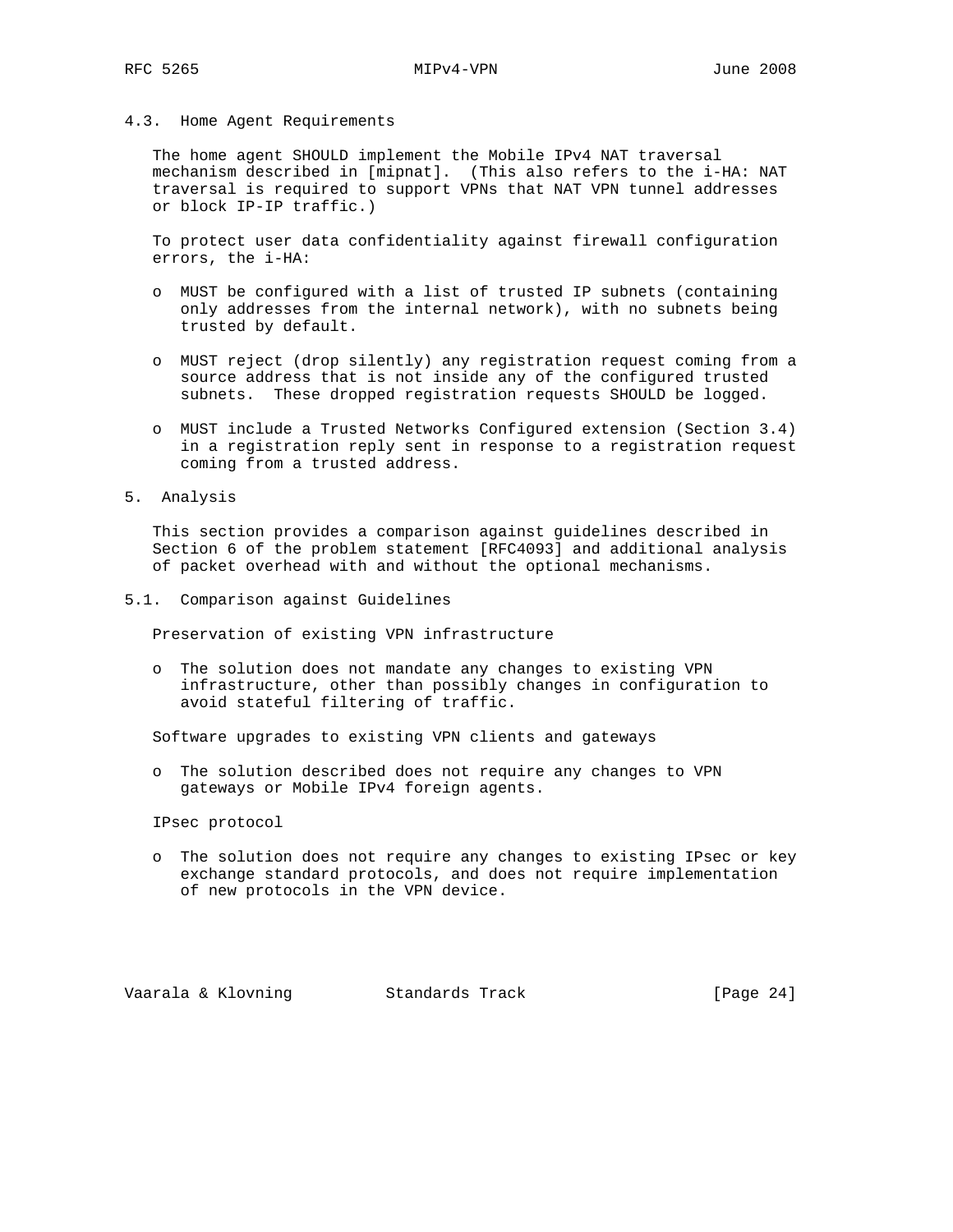Multi-vendor interoperability

- o The solution provides easy multi-vendor interoperability between server components (VPN device, foreign agents, and home agents). Indeed, these components need not be aware of each other.
- o The mobile node networking stack is somewhat complex to implement, which may be an issue for multi-vendor interoperability. However, this is a purely software architecture issue, and there are no known protocol limitations for multi-vendor interoperability.

MIPv4 protocol

- o The solution adheres to the MIPv4 protocol, but requires the new Trusted Networks Configured extension to improve the trustworthiness of internal network detection.
- o The solution requires the use of two parallel MIPv4 layers.

Handoff overhead

 o The solution provides a mechanism to avoid VPN tunnel SA renegotiation upon movement by using the external MIPv4 layer.

Scalability, availability, reliability, and performance

- o The solution complexity is linear with the number of MNs registered and accessing resources inside the intranet.
- o Additional overhead is imposed by the solution.

Functional entities

 o The solution does not impose any new types of functional entities or required changes to existing entities. However, an external HA device is required.

Implications of intervening NAT gateways

 o The solution leverages existing MIPv4 NAT traversal [mipnat] and IPsec NAT traversal [RFC3947] [RFC3948] solutions and does not require any new functionality to deal with NATs.

Security implications

 o The solution requires a new mechanism to detect whether the mobile node is in the internal or the external network. The security of this mechanism is critical in ensuring that the security level

Vaarala & Klovning Standards Track [Page 25]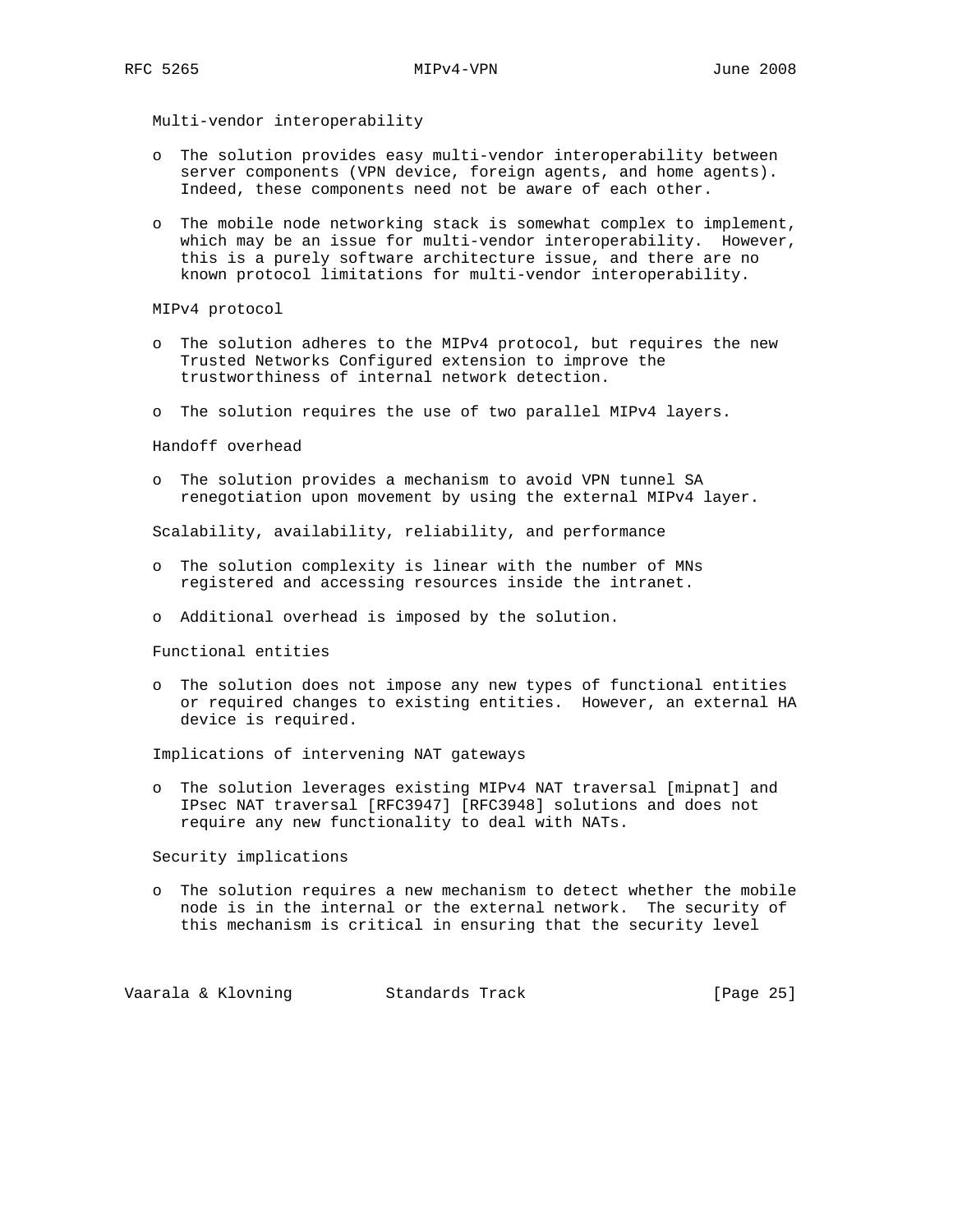provided by IPsec is not compromised by a faulty detection mechanism.

- o When the mobile node is outside, the external Mobile IPv4 layer may allow some traffic redirection attacks that plain IPsec does not allow. Other than that, IPsec security is unchanged.
- o More security considerations are described in Section 6.
- 5.2. Packet Overhead

The maximum packet overhead depends on access mode as follows:

- o f: 0 octets
- o c: 20 octets
- o fvc: 77 octets
- o cvc: 97 octets

 The maximum overhead of 97 octets in the 'cvc' access mode consists of the following:

- o IP-IP for i-MIPv4: 20 octets
- o IPsec ESP: 57 octets total, consisting of 20 (new IP header), 4+4+8 = 16 (SPI, sequence number, cipher initialization vector), 7+2 = 9 (padding, padding length field, next header field), 12 (ESP authentication trailer)
- o IP-IP for x-MIPv4: 20 octets

 When IPsec is used, a variable amount of padding is present in each ESP packet. The figures were computed for a cipher with 64-bit block size, padding overhead of 9 octets (next header field, padding length field, and 7 octets of padding; see Section 2.4 of [RFC4303]), and ESP authentication field of 12 octets (HMAC-SHA1-96 or HMAC-MD5-96). Note that an IPsec implementation MAY pad with more than a minimum amount of octets.

 NAT traversal overhead is not included, and adds 8 octets when IPsec NAT traversal [RFC3947] [RFC3948] is used and 12 octets when MIP NAT traversal [mipnat] is used. For instance, when using access mode cvc, the maximum NAT traversal overhead is 12+8+12 = 32 octets. Thus, the worst case scenario (with the above mentioned ESP assumptions) is 129 octets for cvc.

Vaarala & Klovning Standards Track [Page 26]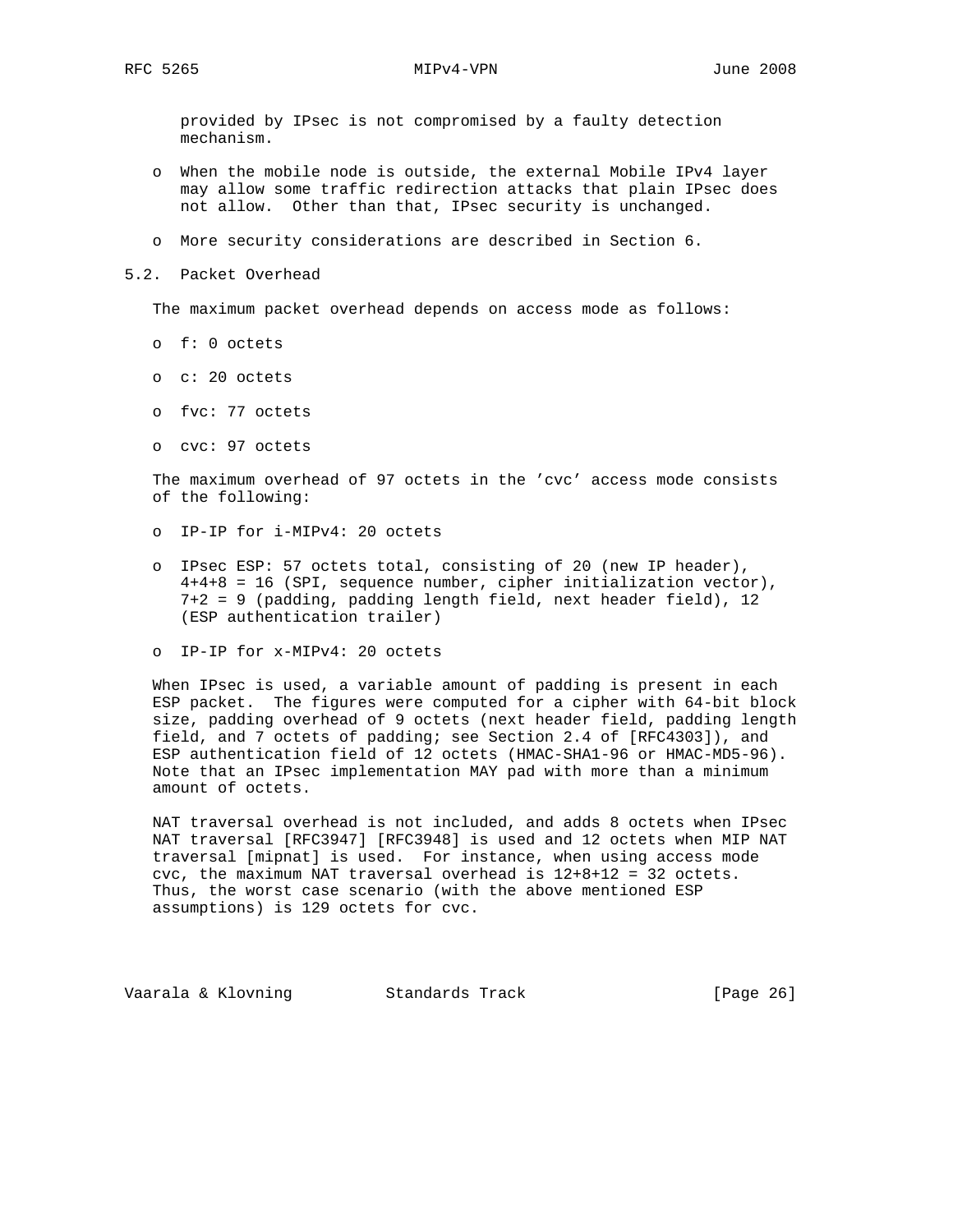### 5.3. Latency Considerations

 When the MN is inside, connection setup latency does not increase compared to standard MIPv4 if the MN implements the suggested parallel registration sequence (see Section 3.3). Exchange of RRQ/ RRP messages with the i-HA confirms the MN is inside, and the MN may start sending and receiving user traffic immediately. For the same reason, handovers in the internal network have no overhead relative to standard MIPv4.

 When the MN is outside, the situation is slightly different. Initial connection setup latency essentially consists of (1) registration with the x-HA, (2) optional detection delay (waiting for i-HA response), (3) IPsec connection setup (IKE), and (4) registration with the i-HA. All but (4) are in addition to standard MIPv4.

 However, handovers in the external network have performance comparable to standard MIPv4. The MN simply re-registers with the x-HA and starts to send IPsec traffic to the VPN gateway from the new address.

 The MN may minimize latency by (1) not waiting for an i-HA response before triggering IKE if the x-HA registration succeeds and (2) sending first the RRQ most likely to succeed (e.g., if the MN is most likely outside). These can be done based on heuristics about the network, e.g., addresses, MAC address of the default gateway (which the mobile node may remember from previous access); based on the previous access network (i.e., optimize for inside-inside and outside-outside movement); etc.

### 5.4. Firewall State Considerations

 A separate firewall device or an integrated firewall in the VPN gateway typically performs stateful inspection of user traffic. The firewall may, for instance, track TCP session status and block TCP segments not related to open connections. Other stateful inspection mechanisms also exist.

 Firewall state poses a problem when the mobile node moves between the internal and external networks. The mobile node may, for instance, initiate a TCP connection while inside, and later go outside while expecting to keep the connection alive. From the point of view of the firewall, the TCP connection has not been initiated, as it has not witnessed the TCP connection setup packets, thus potentially resulting in connectivity problems.

 When the VPN-TIA is registered as a co-located care-of address with the i-HA, all mobile node traffic appears as IP-IP for the firewall.

Vaarala & Klovning Standards Track [Page 27]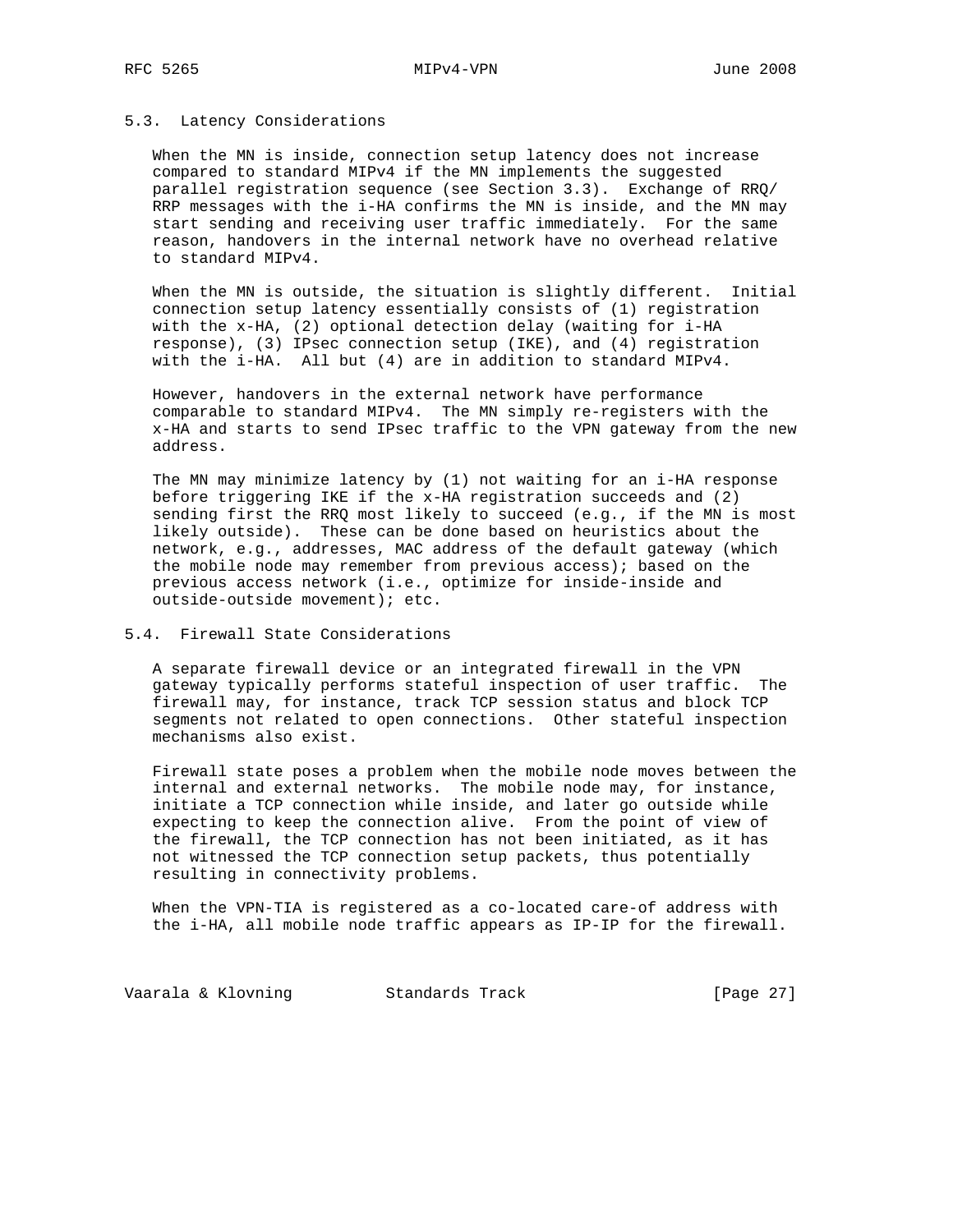Typically, firewalls do not continue inspection beyond the IP-IP tunnel, but support for deeper inspection is available in many products. In particular, an administrator can configure traffic policies in many firewall products even for IP-IP encapsulated traffic. If this is done, similar statefulness issues may arise.

 In summary, the firewall must allow traffic coming from and going into the IPsec connection to be routed, even though they may not have successfully tracked the connection state. How this is done is out of scope of this document.

#### 5.5. Intrusion Detection Systems (IDSs)

 Many firewalls incorporate intrusion detection systems monitoring network traffic for unusual patterns and clear signs of attack. Since traffic from a mobile node implementing this specification is UDP to i-HA port 434, and possibly IP-IP traffic to the i-HA address, existing IDSs may treat the traffic differently than ordinary VPN remote access traffic. Like firewalls, IDSs are not standardized, so it is impossible to guarantee interoperability with any particular IDS system.

5.6. Implementation of the Mobile Node

 Implementation of the mobile node requires the use of three tunneling layers, which may be used in various configurations depending on whether that particular interface is inside or outside. Note that it is possible that one interface is inside and another interface is outside, which requires a different layering for each interface at the same time.

 For multi-vendor implementation, the IPsec and MIPv4 layers need to interoperate in the same mobile node. This implies that a flexible framework for protocol layering (or protocol-specific APIs) is required.

## 5.7. Non-IPsec VPN Protocols

 The solution also works for VPN tunneling protocols that are not IPsec-based, provided that the mobile node is provided IPv4 connectivity with an address suitable for registration. However, such VPN protocols are not explicitly considered.

Vaarala & Klovning Standards Track [Page 28]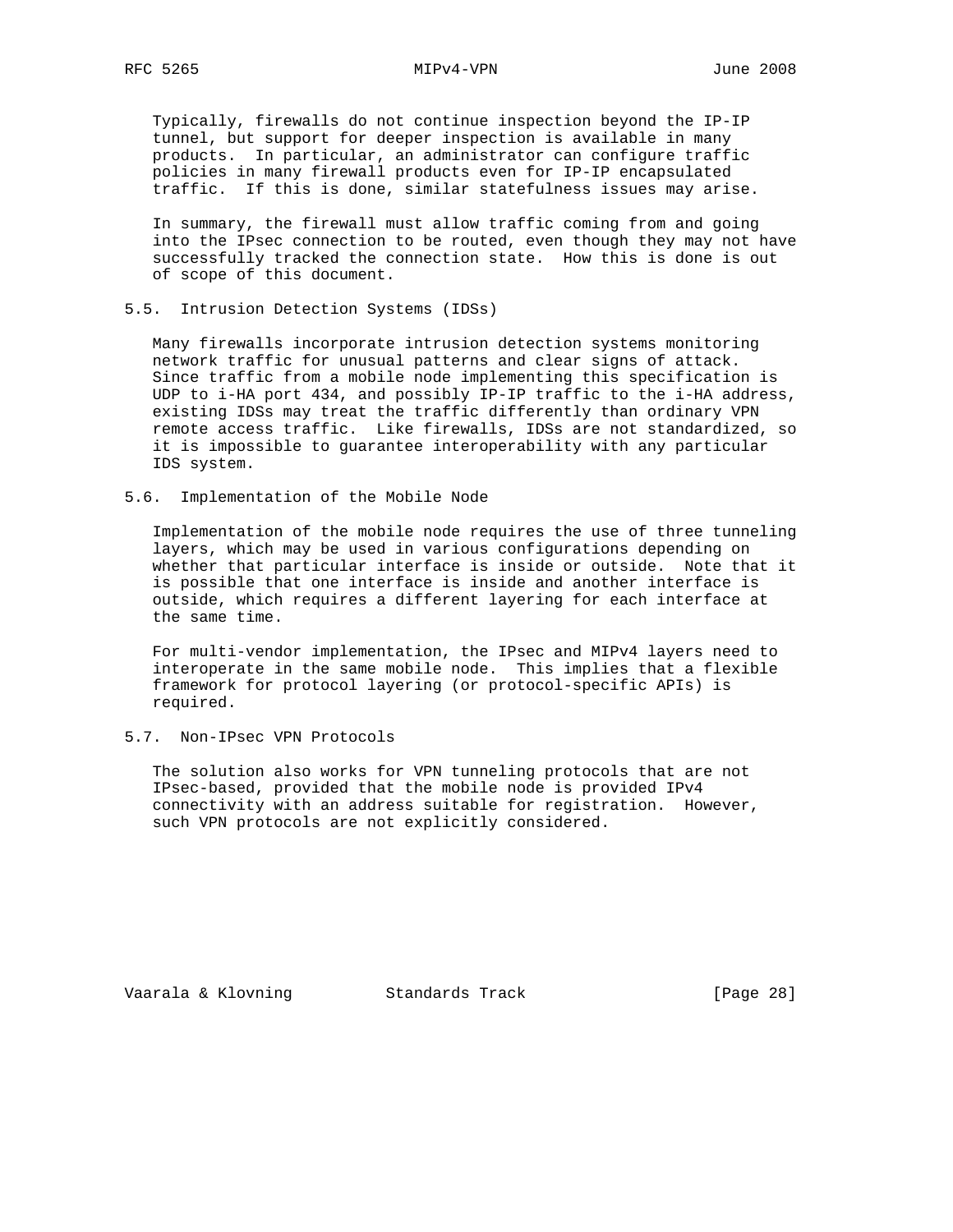#### 6. Security Considerations

#### 6.1. Internal Network Detection

 If the mobile node by mistake believes it is in the internal network and sends plaintext packets, it compromises IPsec security. For this reason, the overall security (confidentiality and integrity) of user data is a minimum of (1) IPsec security and (2) security of the internal network detection mechanism.

 Security of the internal network detection relies on a successful registration with the i-HA. For standard Mobile IPv4 [RFC3344], this means HMAC-MD5 and Mobile IPv4 replay protection. The solution also assumes that the i-HA is not directly reachable from the external network, requiring careful enterprise firewall configuration. To minimize the impact of a firewall configuration problem, the i-HA is separately required to be configured with trusted source addresses (i.e., addresses belonging to the internal network), and to include an indication of this in a new Trusted Networks Configured extension. The MN is required not to trust a registration as an indication of being connected to the internal network, unless this extension is present in the registration reply. Thus, to actually compromise user data confidentiality, both the enterprise firewall and the i-HA have to be configured incorrectly, which reduces the likelihood of the scenario.

 When the mobile node sends a registration request to the i-HA from an untrusted network that does not go through the IPsec tunnel, it will reveal the i-HA's address, its own identity including the NAI and the home address, and the Authenticator value in the authentication extensions to the untrusted network. This may be a concern in some deployments.

 When the connection status of an interface changes, an interface previously connected to the trusted internal network may suddenly be connected to an untrusted network. Although the same problem is also relevant to IPsec-based VPN implementations, the problem is especially relevant in the scope of this specification.

 In most cases, mobile node implementations are expected to have layer 2 information available, making connection change detection both fast and robust. To cover cases where such information is not available (or fails for some reason), the mobile node is required to periodically re-register with the internal home agent to verify that it is still connected to the trusted network. It is also required that this re-registration interval be configurable, thus giving the administrator a parameter by which potential exposure may be controlled.

Vaarala & Klovning Standards Track [Page 29]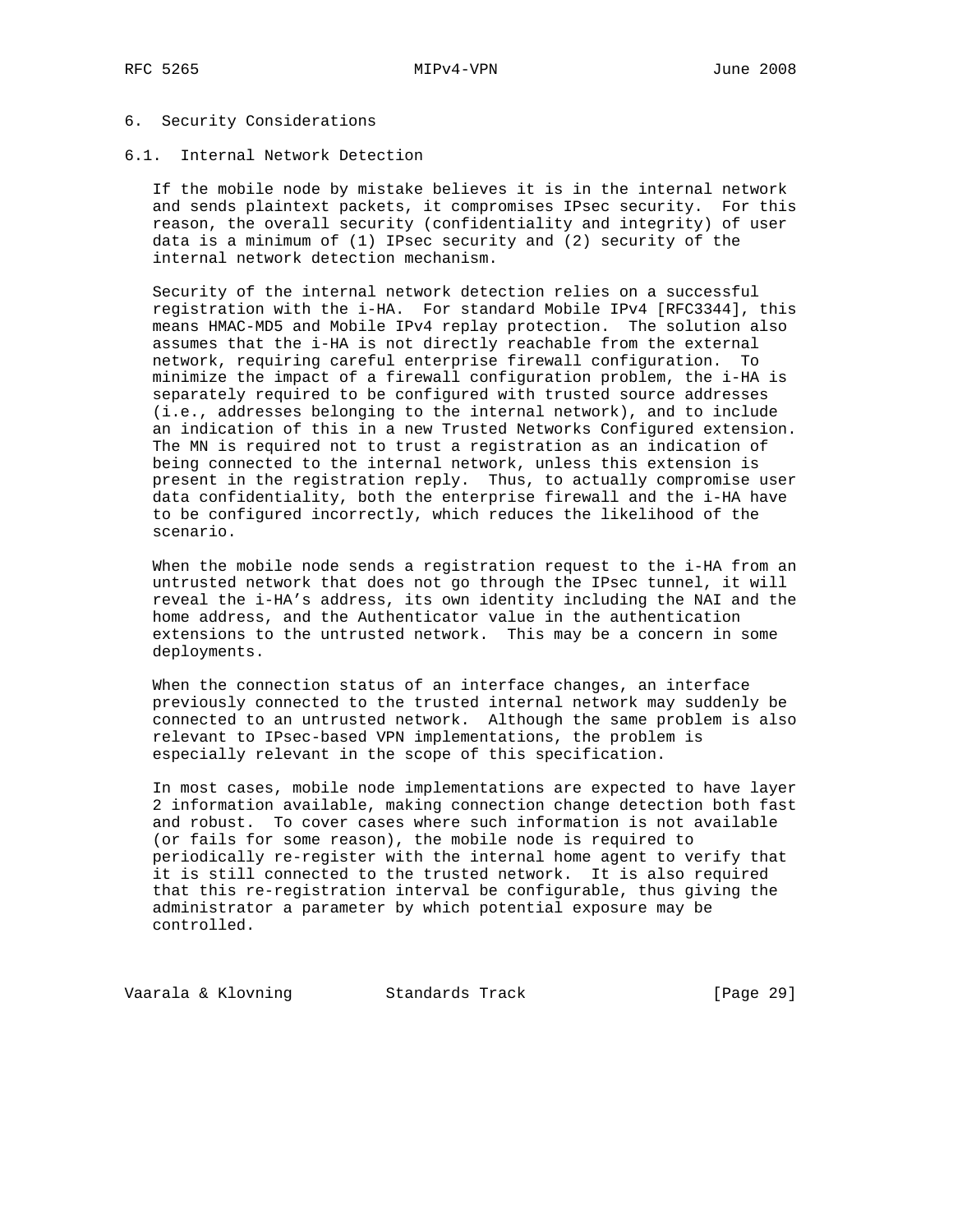## 6.2. Mobile IPv4 versus IPsec

 MIPv4 and IPsec have different goals and approaches for providing security services. MIPv4 typically uses a shared secret for authentication of signaling traffic, while IPsec typically uses IKE (an authenticated Diffie-Hellman exchange) to set up session keys. Thus, the overall security properties of a combined MIPv4 and IPsec system depend on both mechanisms.

 In the solution outlined in this document, the external MIPv4 layer provides mobility for IPsec traffic. If the security of MIPv4 is broken in this context, traffic redirection attacks against the IPsec traffic are possible. However, such routing attacks do not affect other IPsec properties (confidentiality, integrity, replay protection, etc.), because IPsec does not consider the network between two IPsec endpoints to be secure in any way.

 Because MIPv4 shared secrets are usually configured manually, they may be weak if easily memorizable secrets are chosen, thus opening up redirection attacks described above. Note especially that a weak secret in the i-HA is fatal to security, as the mobile node can be fooled into dropping encryption if the i-HA secret is broken.

 Assuming the MIPv4 shared secrets have sufficient entropy, there are still at least the following differences and similarities between MIPv4 and IPsec worth considering:

- o Both IPsec and MIPv4 are susceptible to the "transient pseudo NAT" attack described in [pseudonat] and [mipnat], assuming that NAT traversal is enabled (which is typically the case). "Pseudo NAT" attacks allow an attacker to redirect traffic flows, resulting in resource consumption, lack of connectivity, and denial of service. However, such attacks cannot compromise the confidentiality of user data protected using IPsec.
- o When considering a "pseudo NAT" attack against standard IPsec and standard MIP (with NAT traversal), redirection attacks against MIP may be easier because:
	- \* MIPv4 re-registrations typically occur more frequently than IPsec SA setups (although this may not be the case for mobile hosts).
	- \* It suffices to catch and modify a single registration request, whereas attacking IKE requires that multiple IKE packets are caught and modified.

Vaarala & Klovning Standards Track [Page 30]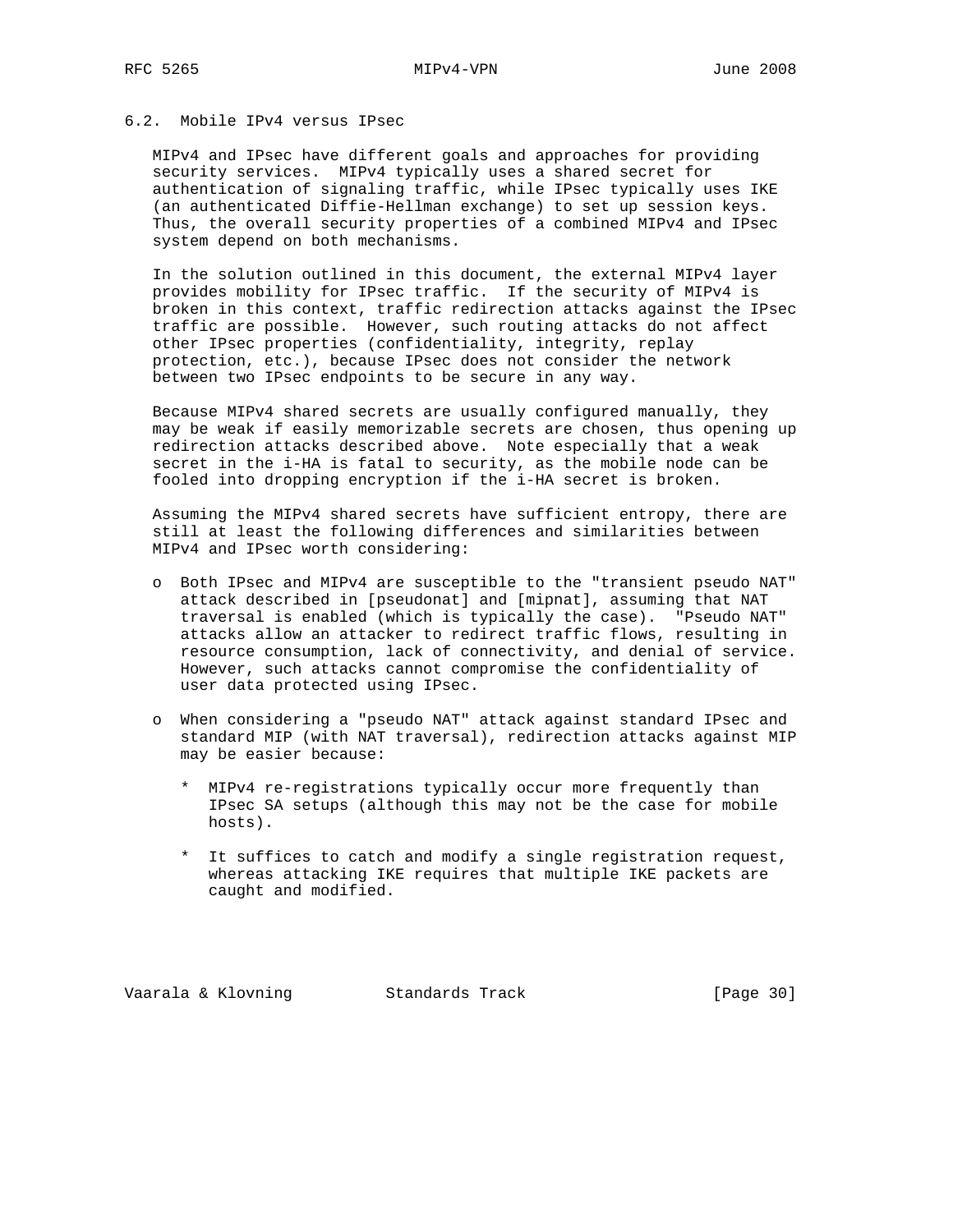- o There may be concerns about mixing of algorithms. For instance, IPsec may be using HMAC-SHA1-96, while MIP is always using HMAC- MD5 (RFC 3344) or prefix+suffix MD5 (RFC 2002). Furthermore, while IPsec algorithms are typically configurable, MIPv4 clients typically use only HMAC-MD5 or prefix+suffix MD5. Although this is probably not a security problem as such, it is more difficult to communicate to users.
- o When IPsec is used with a Public Key Infrastructure (PKI), the key management properties are superior to those of basic MIPv4. Thus, adding MIPv4 to the system makes key management more complex.
- o In general, adding new security mechanisms increases overall complexity and makes the system more difficult to understand.
- 7. IANA Considerations

 This document specifies a new skippable extension (in the short format) in Section 3.4, whose Type and Sub-Type values have been assigned.

 Allocation of new Sub-Type values can be made via Expert Review and Specification Required [RFC5226].

8. Acknowledgements

 This document is a joint work of the contributing authors (in alphabetical order):

- Farid Adrangi (Intel Corporation)
- Nitsan Baider (Check Point Software Technologies, Inc.)
- Gopal Dommety (Cisco Systems)
- Eli Gelasco (Cisco Systems)
- Dorothy Gellert (Nokia Corporation)
- Espen Klovning (Birdstep)
- Milind Kulkarni (Cisco Systems)
- Henrik Levkowetz (ipUnplugged AB)
- Frode Nielsen (Birdstep)
- Sami Vaarala (Codebay)
- Qiang Zhang (Liqwid Networks, Inc.)

 The authors would like to thank the MIP/VPN design team, especially Mike Andrews, Gaetan Feige, Prakash Iyer, Brijesh Kumar, Joe Lau, Kent Leung, Gabriel Montenegro, Ranjit Narjala, Antti Nuopponen, Alan O'Neill, Alpesh Patel, Ilkka Pietikainen, Phil Roberts, Hans Sjostrand, and Serge Tessier for their continuous feedback and helping us improve this document. Special thanks to Radia Perlman for giving the document a thorough read and a security review. Tom

Vaarala & Klovning Standards Track [Page 31]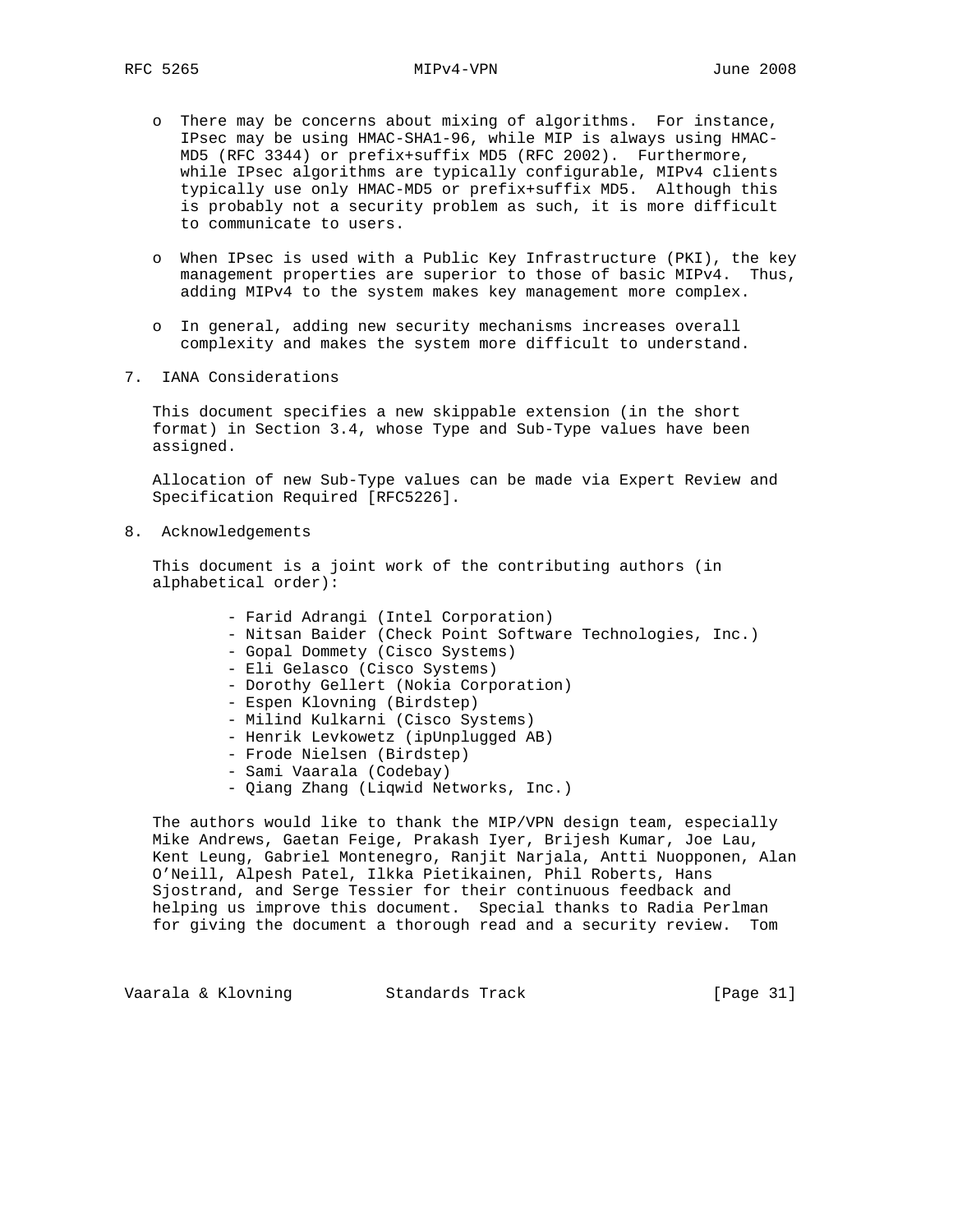Hiller pointed out issues with battery-powered devices. We would also like to thank the previous Mobile IP working group chairs (Gabriel Montenegro, Basavaraj Patil, and Phil Roberts) for important feedback and guidance.

- 9. References
- 9.1. Normative References
	- [RFC2119] Bradner, S., "Key words for use in RFCs to Indicate Requirement Levels", BCP 14, RFC 2119, March 1997.
	- [RFC3344] Perkins, C., Ed., "IP Mobility Support for IPv4", RFC 3344, August 2002.
	- [RFC3947] Kivinen, T., Swander, B., Huttunen, A., and V. Volpe, "Negotiation of NAT-Traversal in the IKE", RFC 3947, January 2005.
	- [RFC3948] Huttunen, A., Swander, B., Volpe, V., DiBurro, L., and M. Stenberg, "UDP Encapsulation of IPsec packets", RFC 3948, January 2005.
	- [RFC4301] Kent, S. and K. Seo, "Security Architecture for the Internet Protocol", RFC 4301, December 2005.
	- [RFC4303] Kent, S., "IP Encapsulating Security Payload (ESP)", RFC 4303, December 2005.
	- [RFC5226] Narten, T. and H. Alvestrand, "Guidelines for Writing an IANA Considerations Section in RFCs", BCP 26, RFC 5226, May 2008.
	- [mipnat] Levkowetz, H. and S. Vaarala, "Mobile IP Traversal of Network Address Translation (NAT) Devices", RFC 3519, April 2003.
	- [privaddr] Rekhter, Y., Moskowitz, B., Karrenberg, D., de Groot, G., and E. Lear, "Address Allocation for Private Internets", BCP 5, RFC 1918, February 1996.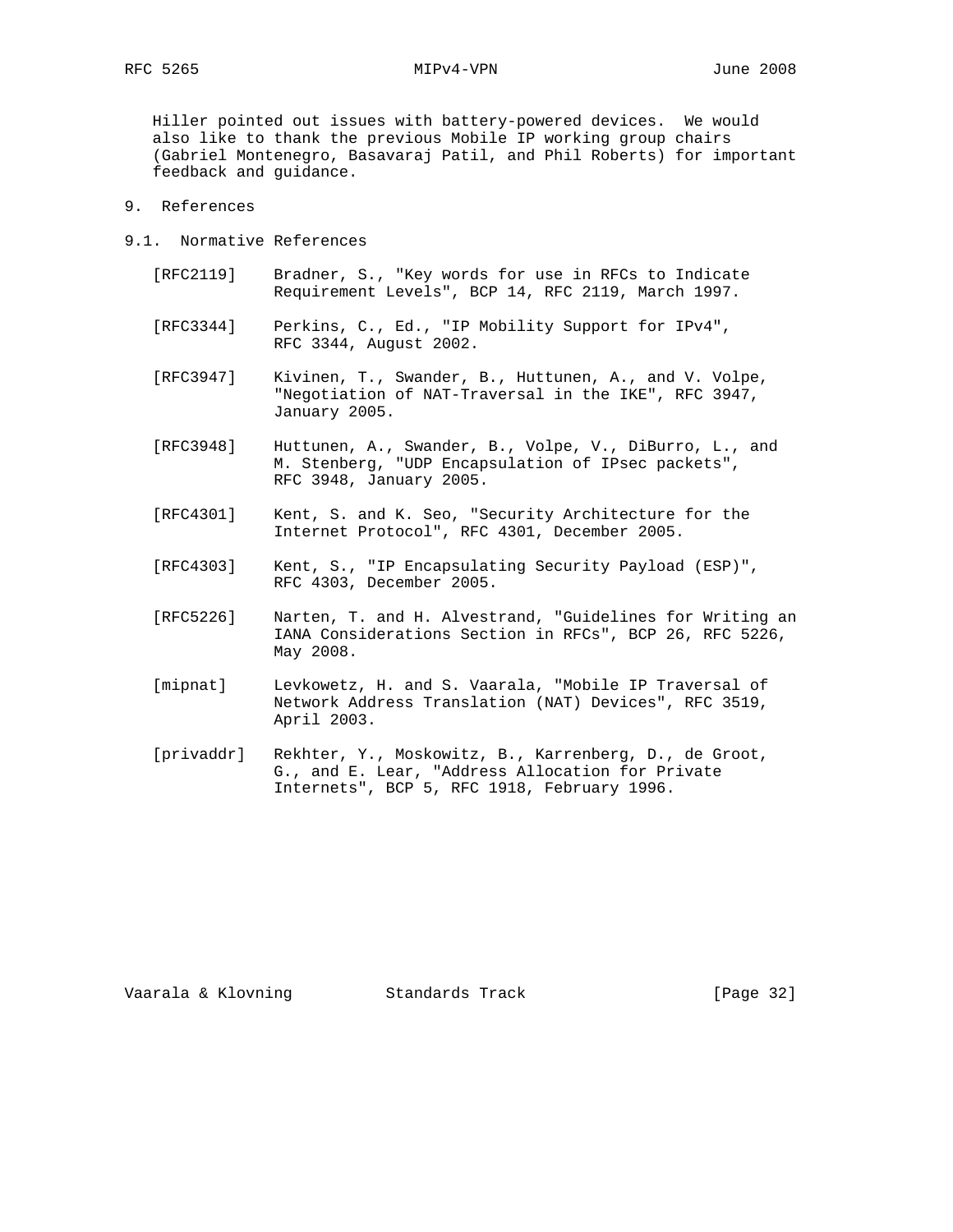- 9.2. Informative References
	- [RFC2002] Perkins, C., "IP Mobility Support", RFC 2002, October 1996.
	- [RFC3456] Patel, B., Aboba, B., Kelly, S., and V. Gupta, "Dynamic Host Configuration Protocol (DHCPv4) Configuration of IPsec Tunnel Mode", RFC 3456, January 2003.
	- [RFC3776] Arkko, J., Devarapalli, V., and F. Dupont, "Using IPsec to Protect Mobile IPv6 Signaling Between Mobile Nodes and Home Agents", RFC 3776, June 2004.
	- [RFC4093] Adrangi, F. and H. Levkowetz, "Problem Statement: Mobile IPv4 Traversal of Virtual Private Network (VPN) Gateways", RFC 4093, August 2005.
	- [RFC4282] Aboba, B., Beadles, M., Arkko, J., and P. Eronen, "The Network Access Identifier", RFC 4282, December 2005.
	- [RFC4555] Eronen, P., "IKEv2 Mobility and Multihoming Protocol (MOBIKE)", RFC 4555, June 2006.
	- [pseudonat] Dupont, F. and J. Bernard, "Transient pseudo-NAT attacks or how NATs are even more evil than you believed", Work in Progress, June 2004.
	- [tessier] Tessier, S., "Guidelines for Mobile IP and IPsec VPN Usage", Work in Progress, December 2002.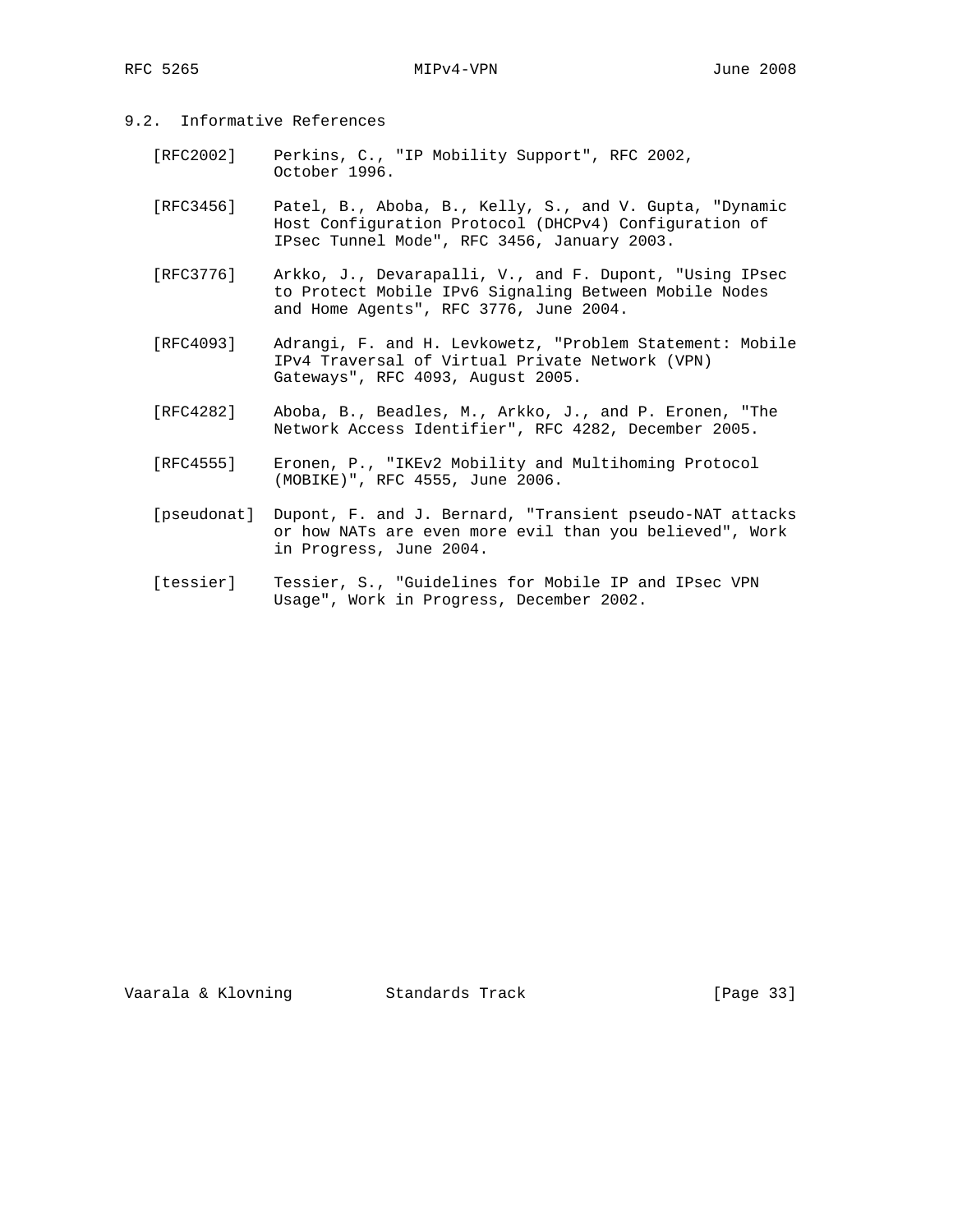Appendix A. Packet Flow Examples

A.1. Connection Setup for Access Mode 'cvc'

 The following figure illustrates connection setup when the mobile node is outside and using a co-located care-of address. IKE connection setup is not shown in full, and involves multiple round trips (4.5 round trips when using main mode followed by quick mode).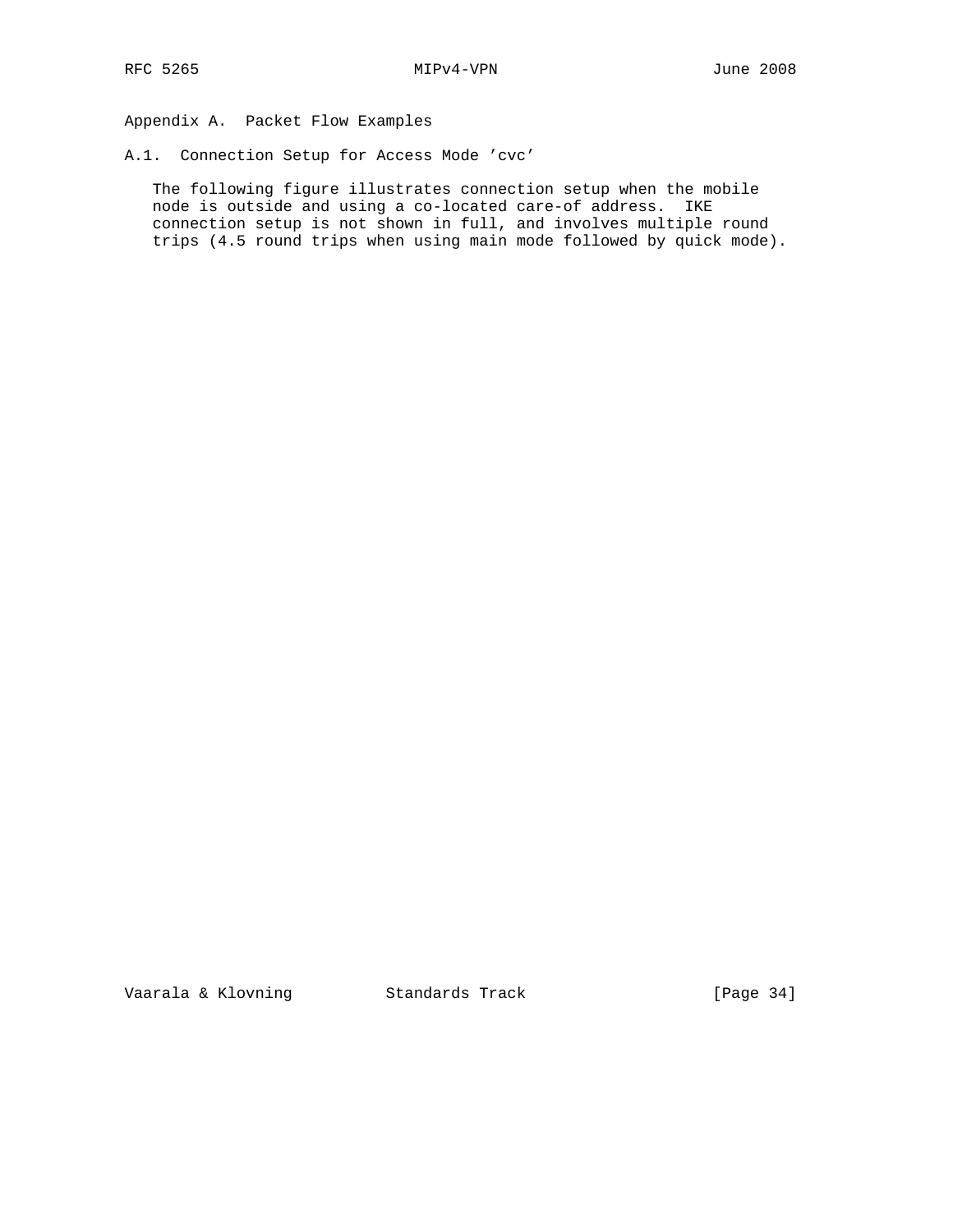RFC 5265 MIPv4-VPN June 2008

| MN-APP                 | ΜN                                                                                                       | x-HA                        | VPN                         | i-HA                                         | $\mathop{\rm CN}\nolimits$  |  |
|------------------------|----------------------------------------------------------------------------------------------------------|-----------------------------|-----------------------------|----------------------------------------------|-----------------------------|--|
|                        | -------> !                                                                                               |                             |                             |                                              |                             |  |
|                        | rrq                                                                                                      | Ţ                           |                             |                                              |                             |  |
|                        | rrq                                                                                                      | -------X<br>$\mathbf{I}$    |                             |                                              | rrq not<br>received         |  |
|                        | --------                                                                                                 |                             |                             |                                              | by i-HA                     |  |
|                        | rrp                                                                                                      |                             |                             |                                              |                             |  |
|                        | [wait for detection period for response from i-HA]<br>[may also retransmit to i-HA, depending on config] |                             |                             |                                              | no rrp                      |  |
|                        | $==(1) == > !$                                                                                           |                             |                             |                                              | from i-HA                   |  |
|                        |                                                                                                          | ike ${1a}$ : ------->       |                             |                                              |                             |  |
|                        |                                                                                                          | ike<br>$- - - - - - - -$    |                             |                                              |                             |  |
|                        | $\mathsf{L} = (1) = -$                                                                                   | ike                         |                             |                                              |                             |  |
|                        | ike                                                                                                      |                             |                             |                                              |                             |  |
|                        |                                                                                                          |                             |                             |                                              |                             |  |
|                        |                                                                                                          |                             |                             |                                              |                             |  |
|                        | $==(2) == > !$                                                                                           | rrq ${2a}$ : == (1) = = > : |                             |                                              |                             |  |
|                        |                                                                                                          |                             | rrq ${2b}$ : -------> !     |                                              |                             |  |
|                        |                                                                                                          |                             |                             | $rrq \{2c\}$ !<br>$\leftarrow$ - - - - - - - |                             |  |
|                        |                                                                                                          | $: \leq = (1) == !$         | rrp                         |                                              |                             |  |
|                        | $\epsilon == (2) == 1$                                                                                   | rrp                         |                             |                                              |                             |  |
|                        | rrp                                                                                                      |                             |                             |                                              |                             |  |
|                        | [[--- connection setup ok, bidirectional connection up ---]]                                             |                             |                             |                                              |                             |  |
| ------> !              |                                                                                                          |                             |                             |                                              |                             |  |
|                        | pkt ${3a}$ : == (3) = = > !                                                                              |                             |                             |                                              |                             |  |
|                        |                                                                                                          | pkt ${3b}$ : ==(2) ==> !    | pkt ${3c}$ : == (1) = = > : |                                              |                             |  |
|                        |                                                                                                          |                             |                             | pkt ${3d}$ : -------> !                      |                             |  |
|                        |                                                                                                          |                             |                             |                                              | pkt {3e}!<br>$!$ <------- ! |  |
|                        |                                                                                                          |                             |                             | $\leq = (1) == !$ pkt                        |                             |  |
|                        |                                                                                                          |                             | $\epsilon = (2) = 1$ pkt    |                                              |                             |  |
| $\leftarrow$ - - - - - | $\leq$ = = (3) = = !<br>pkt                                                                              | pkt                         |                             |                                              |                             |  |
| pkt                    |                                                                                                          |                             |                             |                                              |                             |  |
|                        |                                                                                                          |                             |                             |                                              |                             |  |
|                        |                                                                                                          |                             |                             |                                              |                             |  |

Vaarala & Klovning Standards Track [Page 35]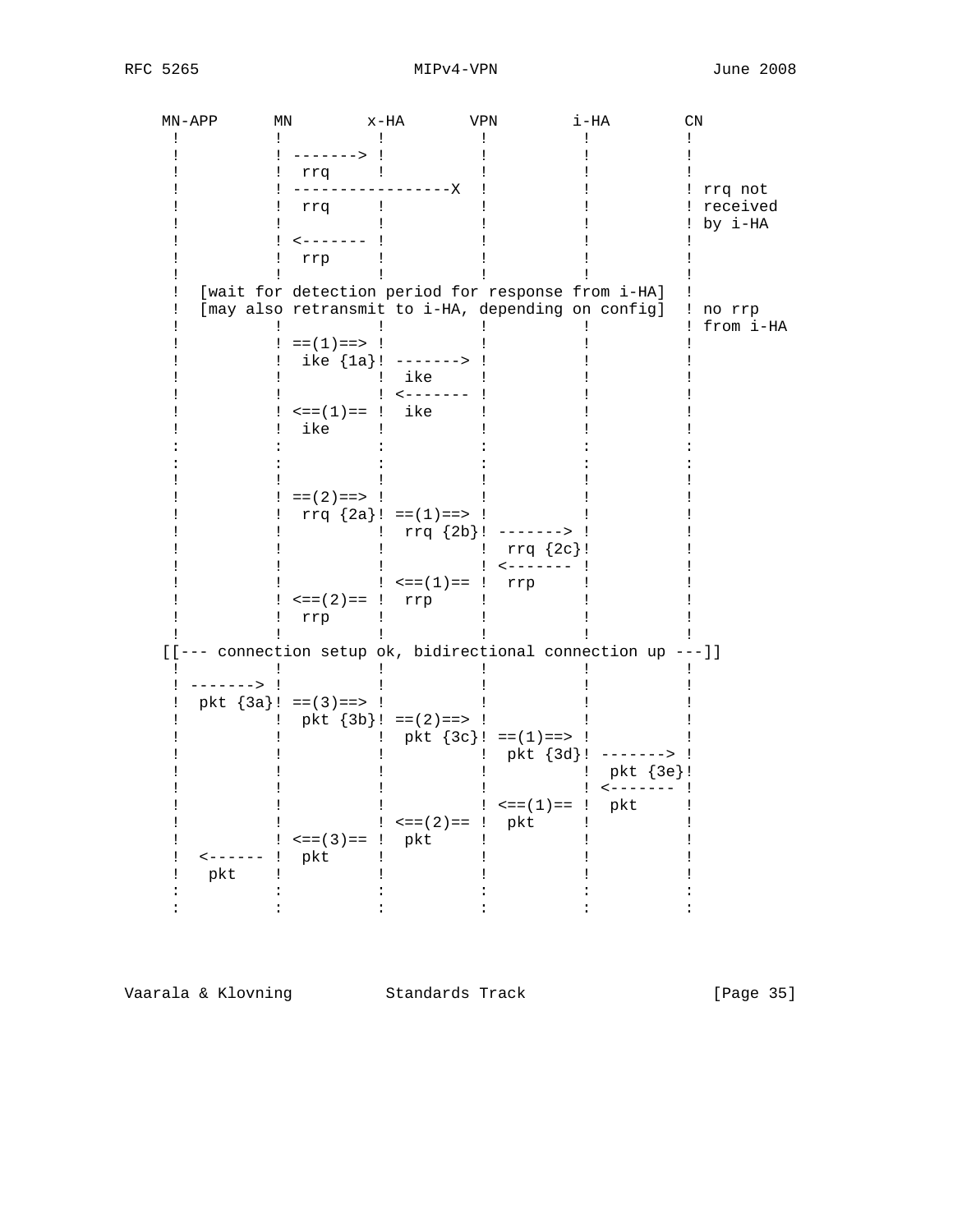The notation  $"==(N)==>"$  or  $"<=(N)=="$  indicates that the innermost packet has been encapsulated N times, using IP-IP, ESP, or MIP NAT traversal.

 Packets marked with {xx} are shown in more detail below. Each area represents a protocol header (labeled). Source and destination addresses or ports are shown underneath the protocol name when applicable. Note that there are no NAT traversal headers in the example packets.

 Packet {1a} .------------------------------------. ! IP ! IP ! UDP ! IKE ! ! co-CoA ! x-HoA ! 500 ! ! ! x-HA ! VPN-GW ! 500 ! ! '------------------------------------' Packet {2a} .--------------------------------------------------------. ! IP : IP : ESP ! IP : UDP ! MIP RRQ ! ! co-CoA ! x-HoA ! ! VPN-TIA ! ANY ! ! ! x-HA ! VPN-GW ! ! i-HA ! 434 ! ! '--------------------------------------------------------' Packet {2b} .----------------------------------------------. ! IP ! ESP ! IP ! UDP ! MIP RRQ ! ! x-HoA ! ! VPN-TIA ! ANY ! ! ! VPN-GW ! : i-HA ! 434 ! ! '----------------------------------------------' Packet {2c} .<sup>-----------------------------</sup>. ! IP ! UDP ! MIP RRQ ! ! VPN-TIA ! ANY ! ! ! i-HA ! 434 ! ! '----------------------------' Packet {3a} .-------------------. ! IP ! user ! ! i-HoA ! protocol ! ! CN ! ! '-------------------'

## Vaarala & Klovning Standards Track [Page 36]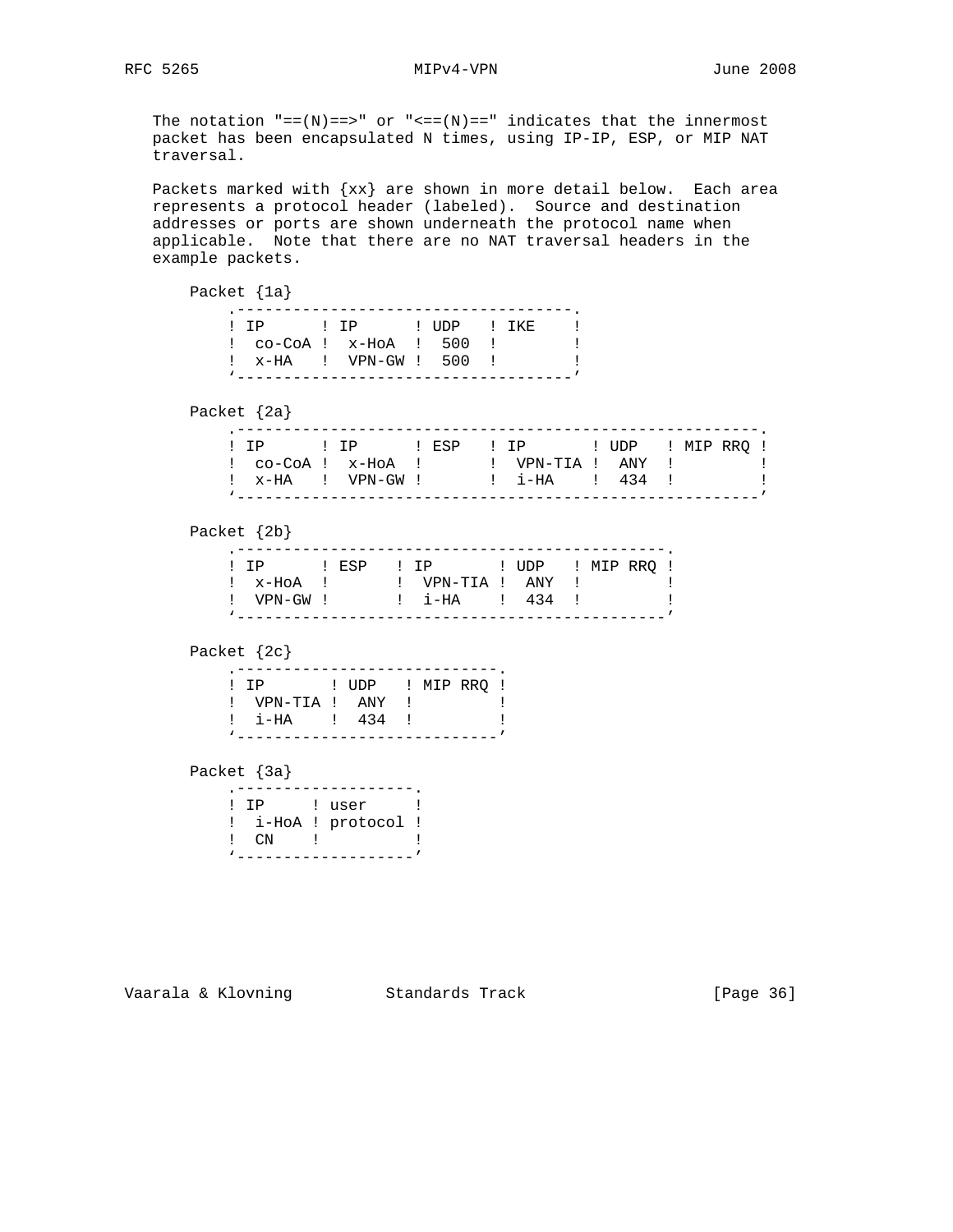Packet {3b} .------------------------------------------------------- - ! IP ! IP ! ESP ! IP ! IP ! user \ ! co-CoA ! x-HoA ! ! VPN-TIA ! i-HoA ! protocol../ ! x-HA ! VPN-GW ! ! i-HA ! CN ! \ '------------------------------------------------------- - - - -----------------. \..user ! ESP ! / protocol ! trailer !  $\begin{array}{ccc} \diagup & & 1 & \diagup & & 1 \ \diagdown & & & \diagup & & \diagup \end{array}$  $-$  - -----------------' Packet {3c} .--------------------------------------------------------. ! IP : ESP ! IP : ! USer : ESP ! ! x-HoA ! ! VPN-TIA ! i-HoA ! protocol ! trailer ! ! VPN-GW ! ! i-HA ! CN ! ! ! ! '--------------------------------------------------------' Packet {3d} .<sup>-------------------------------</sup>. ! IP : user ! ! VPN-TIA ! i-HoA ! protocol ! ! i-HA ! CN ! ! '------------------------------' Packet {3e} .-------------------. ! IP ! user ! ! i-HoA ! protocol ! ! CN ! ! '-------------------'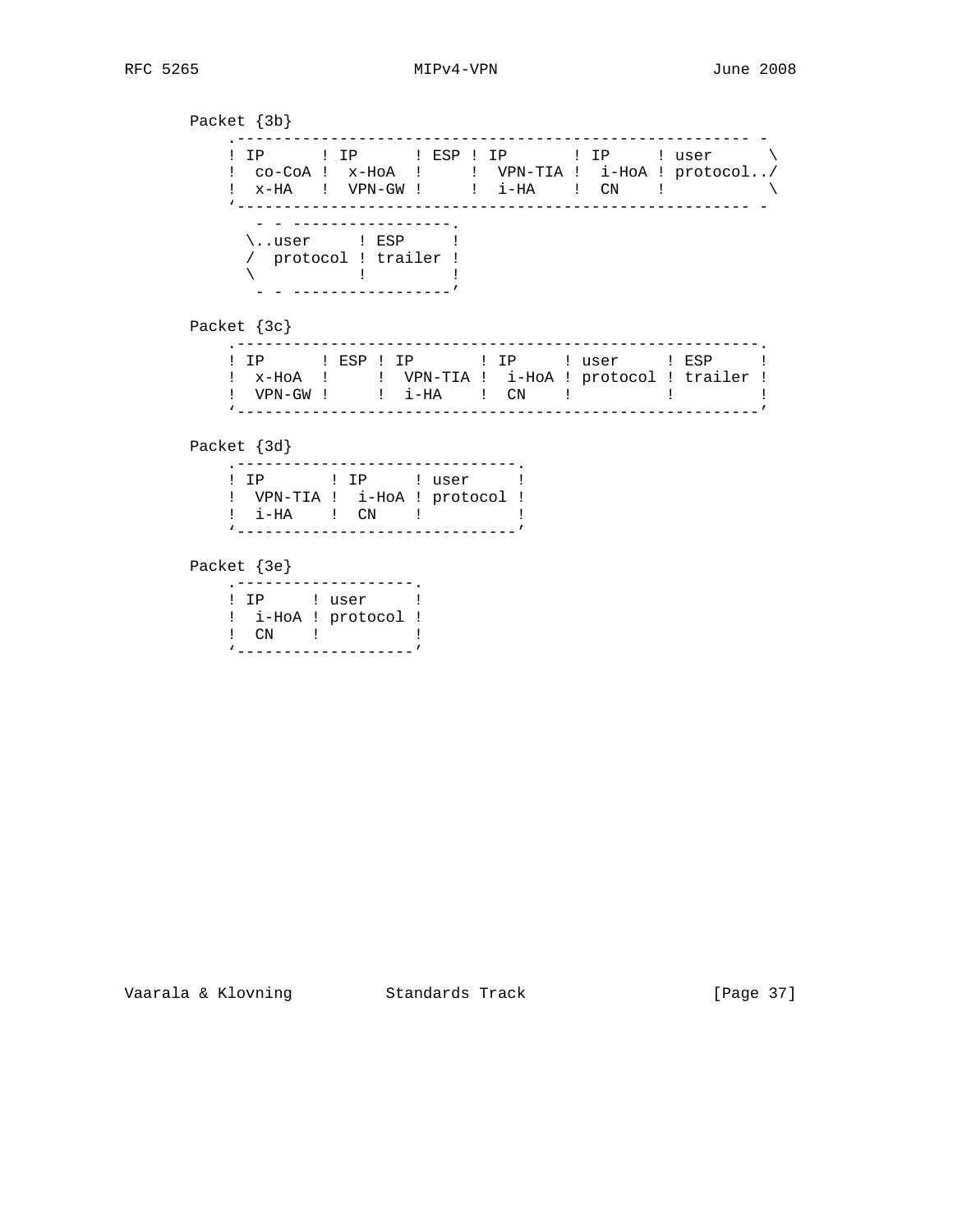Packet {3b} with all NAT traversal headers (x-MIP, ESP, and i-MIP) is shown below for comparison.

Packet {3b} (with NAT traversal headers)

 .------------------------------------------------- - ! IP : UDP ! MIP : IP : UDP ! ESP.. \ ! co-CoA ! ANY ! tunnel ! x-HoA ! 4500 ! / ! x-HA ! 434 ! data ! VPN-GW ! 4500 ! \ '------------------------------------------------- -  $\epsilon$  === external MIPv4 ====>  $\epsilon$  === IPsec ESP ======== = = - - ------------------------------------------------ -  $\backslash$ ..ESP ! IP : UDP ! MIP : IP : user  $\backslash$  / ! VPN-TIA ! ANY ! tunnel ! i-HoA ! protocol../  $\setminus$  : i-HA ! 434 ! data ! CN !  $\setminus$  - - ------------------------------------------------ - = ===> <==== internal MIPv4 ====> <== user packet == = - - -----------------. \..user ! ESP ! / protocol ! trailer !  $\lambda$   $\qquad$   $\qquad$   $\qquad$   $\qquad$   $\qquad$   $\qquad$   $\qquad$   $\qquad$   $\qquad$   $\qquad$   $\qquad$   $\qquad$   $\qquad$   $\qquad$   $\qquad$   $\qquad$   $\qquad$   $\qquad$   $\qquad$   $\qquad$   $\qquad$   $\qquad$   $\qquad$   $\qquad$   $\qquad$   $\qquad$   $\qquad$   $\qquad$   $\qquad$   $\qquad$   $\qquad$   $\qquad$   $\qquad$   $\qquad$   $\qquad$   $\qquad$  - - -----------------'  $=$  =  $=$   $=$   $=$   $=$   $=$   $<$   $=$   $ESP$   $=$   $>$ Authors' Addresses Sami Vaarala Codebay P.O. Box 63 Espoo 02601 FINLAND Phone: +358 (0)50 5733 862 EMail: sami.vaarala@iki.fi Espen Klovning Birdstep Bryggegata 7 Oslo 0250 NORWAY Phone: +47 95 20 26 29 EMail: espen@birdstep.com

Vaarala & Klovning Standards Track [Page 38]